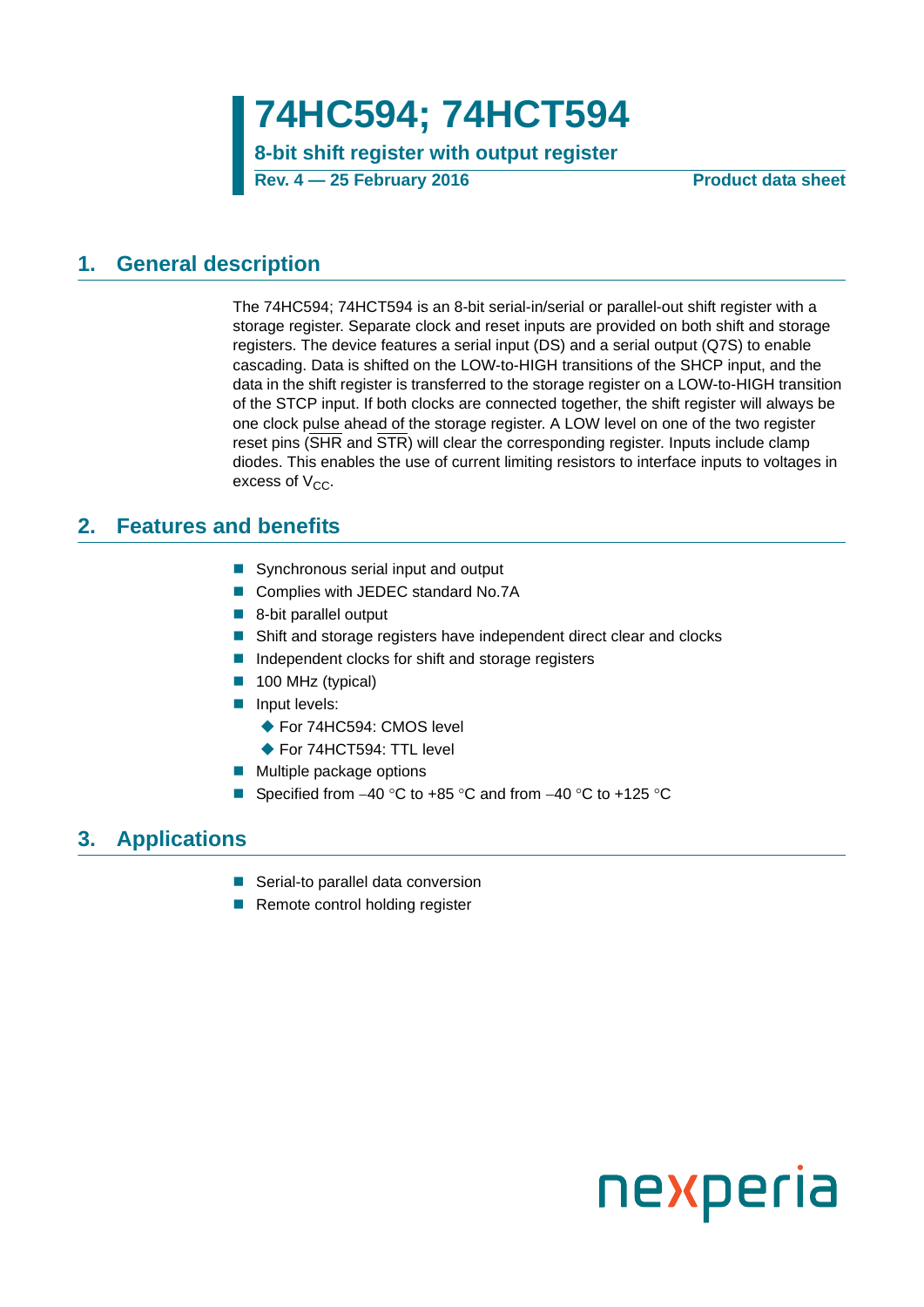**8-bit shift register with output register**

### <span id="page-1-1"></span>**4. Ordering information**

<span id="page-1-0"></span>

| Table 1.           | <b>Ordering information</b> |                    |                                                 |                      |  |  |  |  |  |  |
|--------------------|-----------------------------|--------------------|-------------------------------------------------|----------------------|--|--|--|--|--|--|
| <b>Type number</b> | Package                     |                    |                                                 |                      |  |  |  |  |  |  |
|                    | <b>Temperature</b><br>range | <b>Name</b>        | <b>Description</b>                              | <b>Version</b>       |  |  |  |  |  |  |
| 74HC594D           | $-40$ °C to +125 °C         | SO <sub>16</sub>   | plastic small outline package; 16 leads;        | SOT <sub>109-1</sub> |  |  |  |  |  |  |
| 74HCT594D          |                             |                    | body width 3.9 mm                               |                      |  |  |  |  |  |  |
| 74HC594DB          | $-40$ °C to +125 °C         | SSOP <sub>16</sub> | plastic shrink small outline package; 16 leads; | SOT338-1             |  |  |  |  |  |  |
| 74HCT594DB         |                             |                    | body width 5.3 mm                               |                      |  |  |  |  |  |  |

### <span id="page-1-2"></span>**5. Functional diagram**



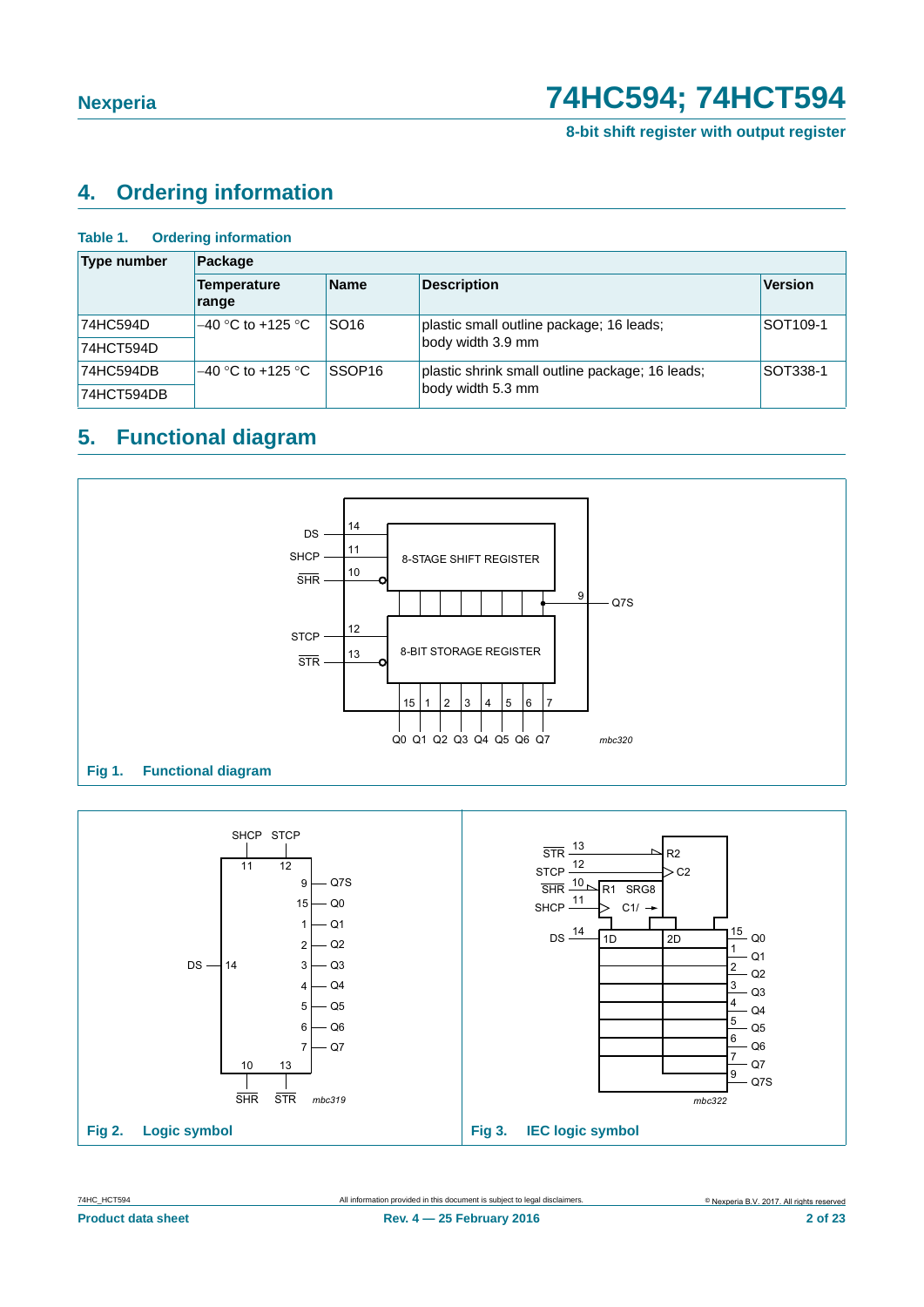**8-bit shift register with output register**



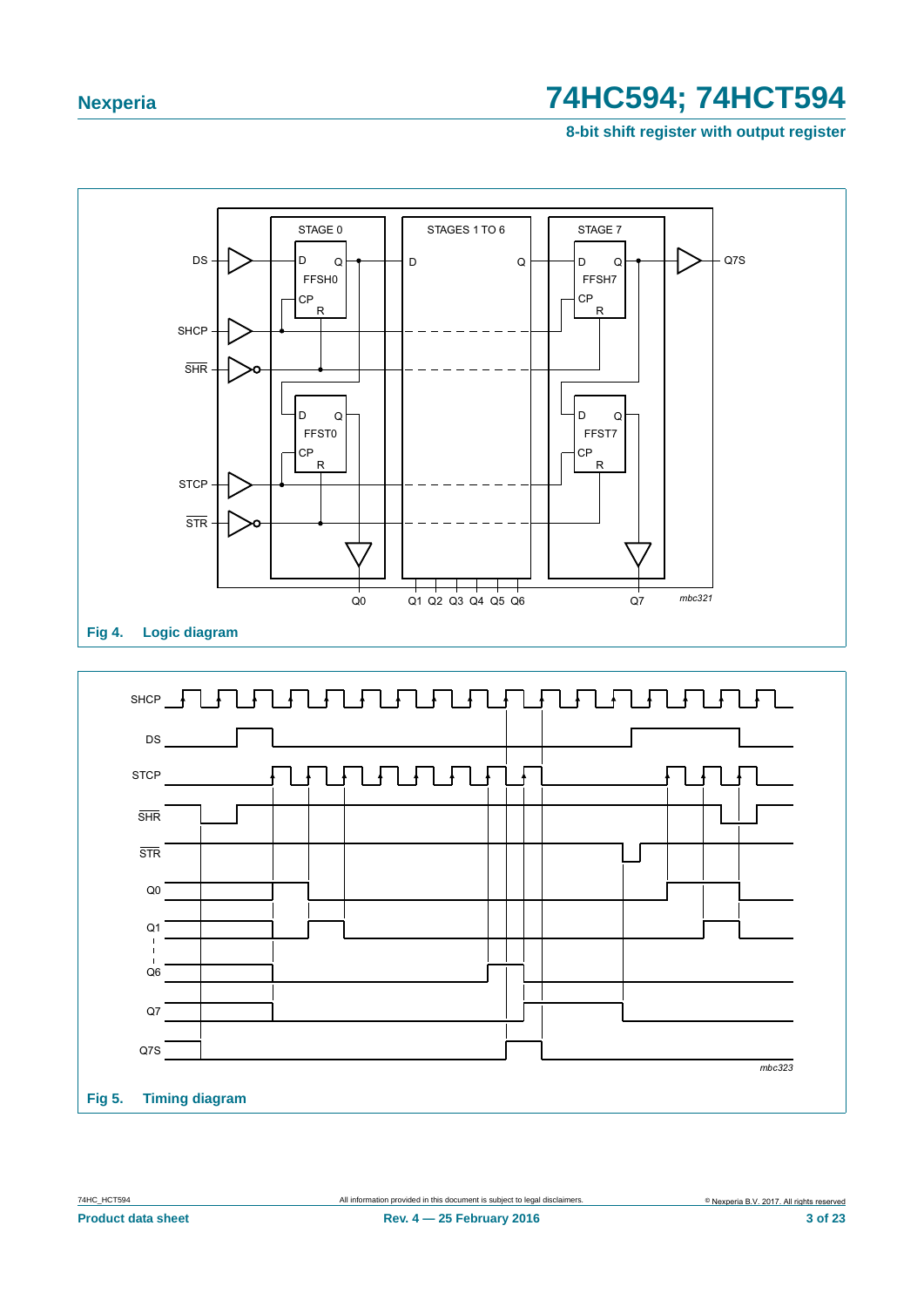**8-bit shift register with output register**

## <span id="page-3-0"></span>**6. Pinning information**

### **6.1 Pinning**

<span id="page-3-1"></span>

### **6.2 Pin description**

#### <span id="page-3-2"></span>**Table 2. Pin description**

| Symbol                         | <b>Pin</b>              | <b>Description</b>                  |
|--------------------------------|-------------------------|-------------------------------------|
| Q0, Q1, Q2, Q3, Q4, Q5, Q6, Q7 | 15, 1, 2, 3, 4, 5, 6, 7 | parallel data output                |
| <b>GND</b>                     | 8                       | ground $(0 V)$                      |
| Q7S                            | 9                       | serial data output                  |
| $\overline{\text{SHR}}$        | 10                      | shift register reset (active LOW)   |
| <b>SHCP</b>                    | 11                      | shift register clock input          |
| <b>STCP</b>                    | 12 <sup>2</sup>         | storage register clock input        |
| $\overline{\text{STR}}$        | 13                      | storage register reset (active LOW) |
| DS                             | 14                      | serial data input                   |
| $V_{\rm CC}$                   | 16                      | supply voltage                      |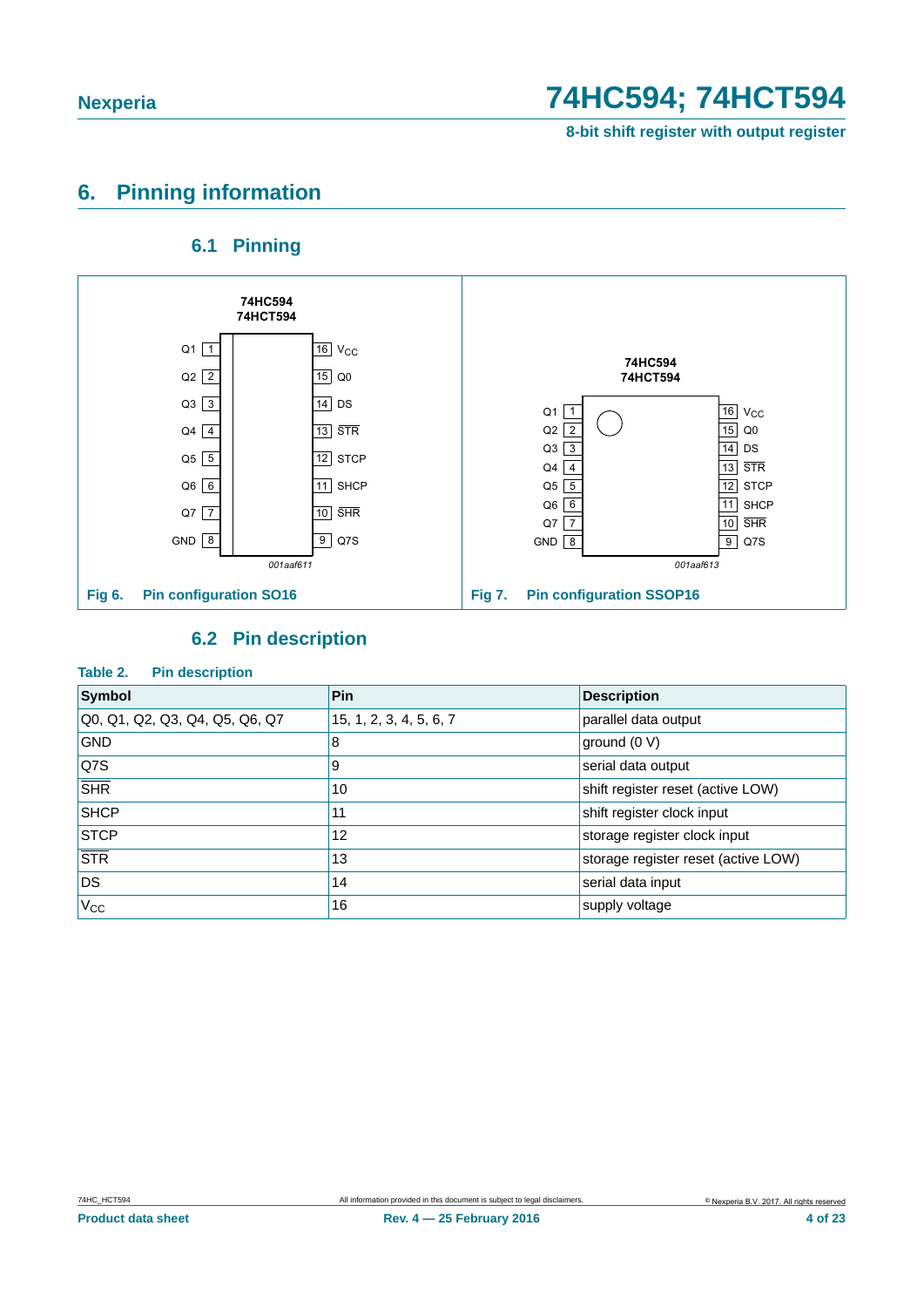**8-bit shift register with output register**

## <span id="page-4-3"></span>**7. Functional description**

#### Table 3. Function table<sup>[1]</sup>

| <b>Function</b>                                                                    | Input      |            |             |             |            |  |
|------------------------------------------------------------------------------------|------------|------------|-------------|-------------|------------|--|
|                                                                                    | <b>SHR</b> | <b>STR</b> | <b>SHCP</b> | <b>STCP</b> | <b>DS</b>  |  |
| Clear shift register                                                               |            | х          | X           | ⋏           | Χ          |  |
| Clear storage register                                                             | ⋏          |            | х           | ⋏           | Χ          |  |
| Load DS into shift register stage 0, advance previous stage data to the next stage | H          |            |             | ∧           | $H$ or $I$ |  |
| Transfer shift register data to storage register and outputs Qn                    |            | н          | X           |             | Χ          |  |
| Shift register one count pulse ahead of storage register                           | н          | н          |             |             | Χ          |  |

<span id="page-4-0"></span> $[1]$  H = HIGH voltage level;

L = LOW voltage level;

 $\uparrow$  = LOW-to-HIGH transition;

 $X =$  don't care.

### <span id="page-4-4"></span>**8. Limiting values**

#### **Table 4. Limiting values**

*In accordance with the Absolute Maximum Rating System (IEC 60134). Voltages are referenced to GND (ground = 0 V).*

| Symbol                     | <b>Parameter</b>        | <b>Conditions</b>                                          |       | <b>Min</b> | <b>Max</b> | <b>Unit</b> |
|----------------------------|-------------------------|------------------------------------------------------------|-------|------------|------------|-------------|
| $V_{\rm CC}$               | supply voltage          |                                                            |       | $-0.5$     | $+7.0$     | V           |
| $\mathsf{I}_{\mathsf{IK}}$ | input clamping current  | $V_1$ < -0.5 V or $V_1$ > $V_{CC}$ + 0.5 V                 | $[1]$ |            | ±20        | mA          |
| $I_{OK}$                   | output clamping current | $V_{\rm O}$ < -0.5 V or $V_{\rm O}$ > $V_{\rm CC}$ + 0.5 V | $[1]$ | ٠          | ±20        | mA          |
| $I_{\rm O}$                | output current          | $V_{\Omega} = -0.5 V$ to $V_{\text{CC}} + 0.5 V$           |       |            |            |             |
|                            |                         | Serial data output Q7S                                     |       |            | ±25        | mA          |
|                            |                         | Parallel data output                                       |       |            | ±35        | mA          |
| $I_{\rm CC}$               | supply current          | Serial data output Q7S                                     |       | ۰          | 50         | mA          |
|                            |                         | Parallel data output                                       |       | ٠          | 70         | mA          |
| <b>I</b> GND               | ground current          | Serial data output Q7S                                     |       | ٠          | $-50$      | mA          |
|                            |                         | Parallel data output                                       |       |            |            |             |
| $T_{\text{stg}}$           | storage temperature     |                                                            |       | $-65$      | +150       | $^{\circ}C$ |
| $P_{\text{tot}}$           | total power dissipation | $T_{amb} = -40$ °C to +125 °C                              | $[2]$ |            | 500        | mW          |

<span id="page-4-1"></span>[1] The input and output voltage ratings may be exceeded if the input and output current ratings are observed.

<span id="page-4-2"></span>[2] For SO16 packages: above 70 °C the value of  $P_{tot}$  derates linearly with 8 mW/K.

For SSOP16 packages: above 60 °C the value of  $P_{tot}$  derates linearly with 5.5 mW/K.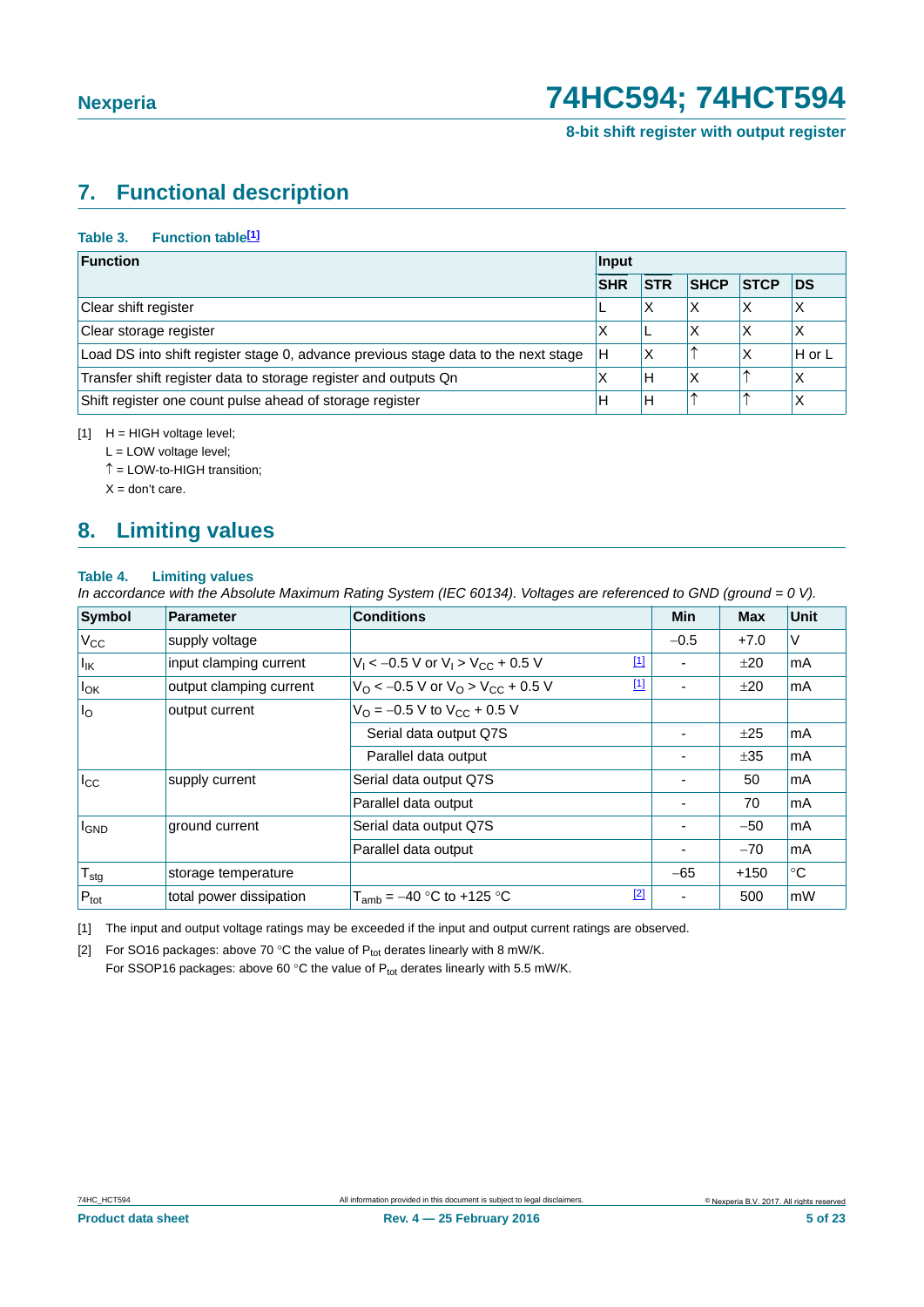**8-bit shift register with output register**

### <span id="page-5-0"></span>**9. Recommended operating conditions**

#### **Table 5. Recommended operating conditions**

 *Voltages are referenced to GND (ground = 0 V)*

| Symbol              | Parameter                           | <b>Conditions</b>    | 74HC594                  |                          |              | 74HCT594   | <b>Unit</b>              |                          |             |
|---------------------|-------------------------------------|----------------------|--------------------------|--------------------------|--------------|------------|--------------------------|--------------------------|-------------|
|                     |                                     |                      | Min                      | <b>Typ</b>               | <b>Max</b>   | <b>Min</b> | <b>Typ</b>               | <b>Max</b>               |             |
| V <sub>cc</sub>     | supply voltage                      |                      | 2.0                      | 5.0                      | 6.0          | 4.5        | 5.0                      | 5.5                      | ٧           |
| $ V_1 $             | input voltage                       |                      | 0                        | $\overline{\phantom{a}}$ | $V_{\rm CC}$ | 0          | ٠                        | $V_{\rm CC}$             | ٧           |
| V <sub>o</sub>      | output voltage                      |                      | 0                        | $\overline{\phantom{a}}$ | $V_{CC}$     | 0          | $\overline{\phantom{a}}$ | $V_{\rm CC}$             | ٧           |
| $T_{\mathsf{amb}}$  | ambient temperature                 |                      | $-40$                    | ٠                        | $+125$       | $-40$      | ٠                        | $+125$                   | $^{\circ}C$ |
| $\Delta t/\Delta V$ | input transition rise and fall rate | $V_{\rm CC}$ = 2.0 V | $\overline{\phantom{0}}$ | ٠                        | 625          |            | $\overline{\phantom{0}}$ | $\blacksquare$           | ns/V        |
|                     |                                     | $V_{\rm CC} = 4.5 V$ | ٠                        | 1.67                     | 139          | ٠          | 1.67                     | 139                      | ns/V        |
|                     |                                     | $V_{CC} = 6.0 V$     | -                        | ٠                        | 83           |            | ٠                        | $\overline{\phantom{a}}$ | ns/V        |

## <span id="page-5-1"></span>**10. Static characteristics**

#### **Table 6. Static characteristics type 74HC594**

*At recommended operating conditions; voltages are referenced to GND (ground = 0 V).*

| Symbol            | Parameter                 | <b>Conditions</b>                                                  | Min                      | <b>Typ</b>               | <b>Max</b>               | Unit    |
|-------------------|---------------------------|--------------------------------------------------------------------|--------------------------|--------------------------|--------------------------|---------|
| $T_{amb}$ = 25 °C |                           |                                                                    |                          |                          |                          |         |
| $V_{IH}$          | HIGH-level input voltage  | $V_{CC}$ = 2.0 V                                                   | 1.5                      | 1.2                      | $\blacksquare$           | $\vee$  |
|                   |                           | $V_{CC} = 4.5 V$                                                   | 3.15                     | 2.4                      | $\blacksquare$           | $\vee$  |
|                   |                           | $V_{CC} = 6.0 V$                                                   | 4.2                      | 3.2                      |                          | $\vee$  |
| $V_{IL}$          | LOW-level input voltage   | $V_{CC} = 2.0 V$                                                   |                          | 0.8                      | 0.5                      | V       |
|                   |                           | $V_{CC} = 4.5 V$                                                   | $\overline{\phantom{a}}$ | 2.1                      | 1.35                     | V       |
|                   |                           | $V_{CC} = 6.0 V$                                                   | $\blacksquare$           | 2.8                      | 1.8                      | $\vee$  |
| V <sub>OH</sub>   | HIGH-level output voltage | $V_I = V_{IH}$ or $V_{IL}$                                         |                          |                          |                          |         |
|                   |                           | Serial data output Q7S                                             |                          |                          |                          |         |
|                   |                           | $I_{\text{O}} = -4.0 \text{ mA}$ ; $V_{\text{CC}} = 4.5 \text{ V}$ | 3.98                     | 4.32                     | $\blacksquare$           | V       |
|                   |                           | $I_{\Omega} = -5.2$ mA; $V_{\text{CC}} = 6.0$ V                    | 5.48                     | 5.81                     | $\overline{\phantom{a}}$ | $\vee$  |
|                   |                           | Parallel data outputs                                              |                          |                          |                          |         |
|                   |                           | $I_{\Omega}$ = -6.0 mA; $V_{\text{CC}}$ = 4.5 V                    | 3.98                     | 4.32                     | $\overline{\phantom{a}}$ | $\vee$  |
|                   |                           | $I_{\Omega}$ = -7.8 mA; $V_{\text{CC}}$ = 6.0 V                    | 5.48                     | 5.81                     | $\blacksquare$           | V       |
| $V_{OL}$          | LOW-level output voltage  | $V_I = V_{IH}$ or $V_{IL}$                                         |                          |                          |                          |         |
|                   |                           | Serial data output Q7S                                             |                          |                          |                          |         |
|                   |                           | $IO = 4.0$ mA; $VCC = 4.5$ V                                       | $\blacksquare$           | 0.15                     | 0.26                     | $\vee$  |
|                   |                           | $IO$ = 5.2 mA; $VCC$ = 6.0 V                                       | $\blacksquare$           | 0.16                     | 0.26                     | V       |
|                   |                           | Parallel data outputs                                              |                          |                          |                          |         |
|                   |                           | $IO$ = 6.0 mA; $VCC$ = 4.5 V                                       | $\overline{\phantom{a}}$ | 0.15                     | 0.26                     | V       |
|                   |                           | $IO$ = 7.8 mA; $VCC$ = 6.0 V                                       | $\overline{\phantom{a}}$ | 0.16                     | 0.26                     | V       |
| h.                | input leakage current     | $V_1 = V_{CC}$ or GND; $V_{CC} = 6.0$ V                            | $\overline{\phantom{a}}$ | $\overline{\phantom{a}}$ | ±0.1                     | $\mu$ A |
| $I_{\rm CC}$      | supply current            | $V_1 = V_{CC}$ or GND; $I_Q = 0$ A;<br>$V_{CC} = 6.0 V$            |                          |                          | 8.0                      | μA      |
| $C_i$             | input capacitance         |                                                                    | $\overline{\phantom{a}}$ | 3.5                      | ÷,                       | pF      |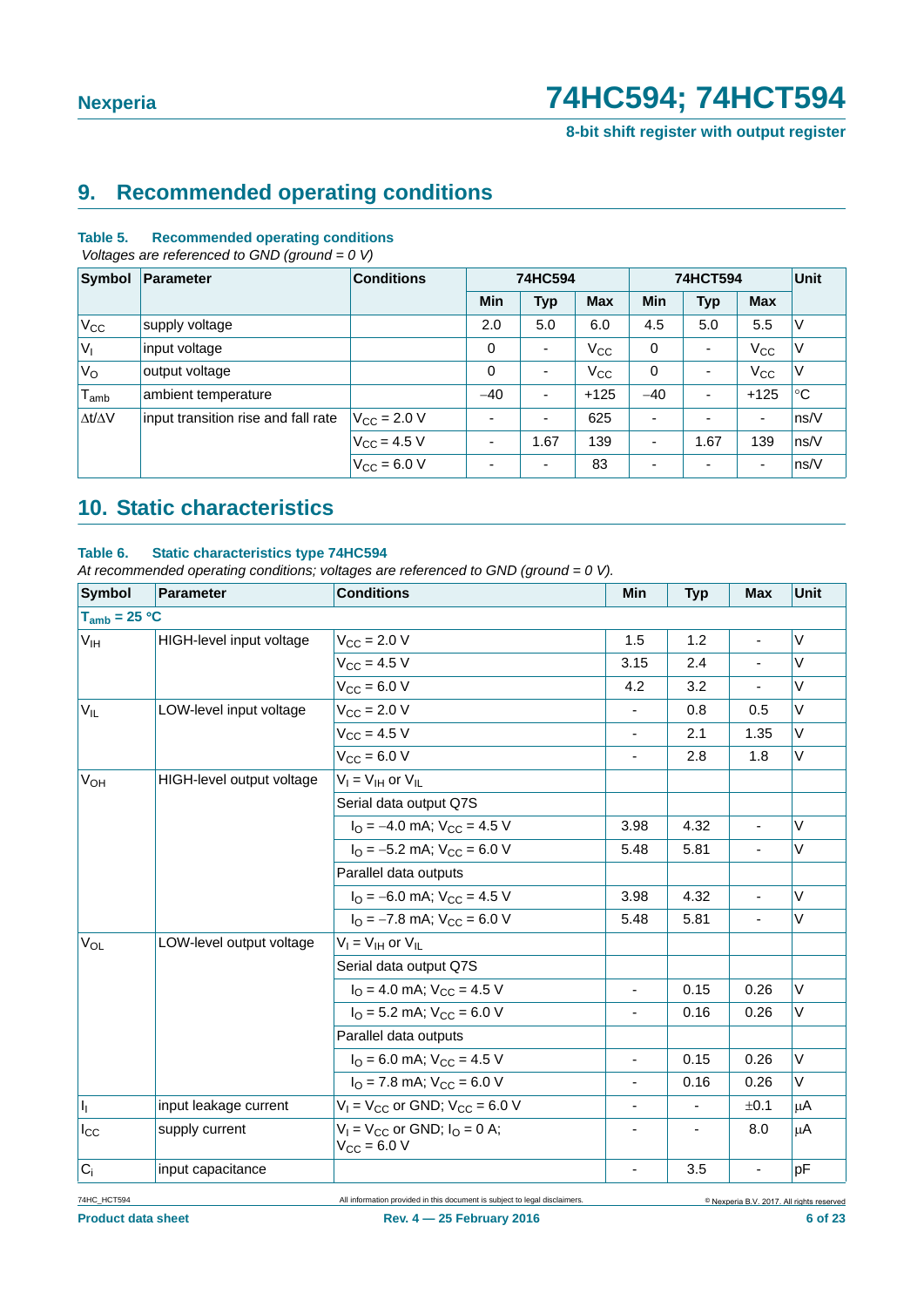**8-bit shift register with output register**

| <b>Symbol</b>         | Parameter                     | <b>Conditions</b>                                                  | Min                          | <b>Typ</b>               | Max                          | <b>Unit</b> |
|-----------------------|-------------------------------|--------------------------------------------------------------------|------------------------------|--------------------------|------------------------------|-------------|
|                       | $T_{amb} = -40$ °C to +85 °C  |                                                                    |                              |                          |                              |             |
| V <sub>IH</sub>       | HIGH-level input voltage      | $V_{CC} = 2.0 V$                                                   | 1.5                          |                          |                              | $\vee$      |
|                       |                               | $V_{\rm CC} = 4.5 V$                                               | 3.15                         |                          |                              | V           |
|                       |                               | $V_{CC}$ = 6.0 V                                                   | 4.2                          |                          |                              | V           |
| $V_{IL}$              | LOW-level input voltage       | $V_{CC} = 2.0 V$                                                   | $\overline{\phantom{a}}$     | $\blacksquare$           | 0.5                          | $\sf V$     |
|                       |                               | $V_{CC} = 4.5 V$                                                   |                              |                          | 1.35                         | $\vee$      |
|                       |                               | $V_{\rm CC} = 6.0 V$                                               | $\overline{\phantom{a}}$     | $\overline{\phantom{a}}$ | 1.8                          | $\mathsf V$ |
| $V_{OH}$              | HIGH-level output voltage     | $V_I = V_{IH}$ or $V_{IL}$                                         |                              |                          |                              |             |
|                       |                               | Serial data output Q7S                                             |                              |                          |                              |             |
|                       |                               | $I_{\text{O}} = -4.0 \text{ mA}$ ; $V_{\text{CC}} = 4.5 \text{ V}$ | 3.84                         |                          |                              | $\vee$      |
|                       |                               | $I_{\text{O}} = -5.2 \text{ mA}$ ; $V_{\text{CC}} = 6.0 \text{ V}$ | 5.34                         | $\blacksquare$           | $\blacksquare$               | $\mathsf V$ |
|                       |                               | Parallel data outputs                                              |                              |                          |                              |             |
|                       |                               | $I_{\text{O}} = -6.0 \text{ mA}$ ; $V_{\text{CC}} = 4.5 \text{ V}$ | 3.84                         |                          |                              | V           |
|                       |                               | $I_{\Omega}$ = -7.8 mA; $V_{\text{CC}}$ = 6.0 V                    | 5.34                         |                          |                              | $\vee$      |
| <b>V<sub>OL</sub></b> | LOW-level output voltage      | $V_I = V_{IH}$ or $V_{II}$                                         |                              |                          |                              |             |
|                       |                               | Serial data output Q7S                                             |                              |                          |                              |             |
|                       |                               | $IO = 4.0$ mA; $VCC = 4.5$ V                                       |                              |                          | 0.33                         | V           |
|                       |                               | $I_{\text{O}}$ = 5.2 mA; $V_{\text{CC}}$ = 6.0 V                   |                              |                          | 0.33                         | $\vee$      |
|                       |                               | Parallel data outputs                                              |                              |                          |                              |             |
|                       |                               | $IO$ = 6.0 mA; $VCC$ = 4.5 V                                       |                              | $\overline{\phantom{a}}$ | 0.33                         | $\vee$      |
|                       |                               | $IO$ = 7.8 mA; $VCC$ = 6.0 V                                       |                              | $\overline{\phantom{a}}$ | 0.33                         | V           |
| ı,                    | input leakage current         | $V_1 = V_{CC}$ or GND; $V_{CC} = 6.0$ V                            |                              |                          | ±1.0                         | μA          |
| $I_{\rm CC}$          | supply current                | $V_1 = V_{CC}$ or GND; $I_0 = 0$ A;<br>$V_{\text{CC}} = 6.0 V$     | $\qquad \qquad \blacksquare$ | $\overline{\phantom{a}}$ | 80                           | $\mu$ A     |
|                       | $T_{amb} = -40 °C$ to +125 °C |                                                                    |                              |                          |                              |             |
| V <sub>IH</sub>       | HIGH-level input voltage      | $V_{\text{CC}} = 2.0 V$                                            | 1.5                          | $\overline{\phantom{a}}$ | $\blacksquare$               | $\vee$      |
|                       |                               | $V_{CC}$ = 4.5 V                                                   | 3.15                         |                          |                              | $\vee$      |
|                       |                               | $V_{\text{CC}} = 6.0 V$                                            | 4.2                          | $\overline{\phantom{a}}$ |                              | $\vee$      |
| V <sub>IL</sub>       | LOW-level input voltage       | $V_{\text{CC}} = 2.0 V$                                            |                              |                          | 0.5                          | $\sf V$     |
|                       |                               | $V_{CC} = 4.5 V$                                                   | $\blacksquare$               | $\blacksquare$           | 1.35                         | V           |
|                       |                               | $V_{CC}$ = 6.0 V                                                   |                              |                          | 1.8                          | $\vee$      |
| V <sub>ОН</sub>       | HIGH-level output voltage     | $V_I = V_{IH}$ or $V_{IL}$                                         |                              |                          |                              |             |
|                       |                               | Serial data output Q7S                                             |                              |                          |                              |             |
|                       |                               | $IO = -4.0$ mA; $VCC = 4.5$ V                                      | 3.7                          | $\overline{\phantom{a}}$ | $\qquad \qquad \blacksquare$ | V           |
|                       |                               | $IO = -5.2$ mA; $VCC = 6.0$ V                                      | 5.2                          | $\overline{\phantom{a}}$ | ÷,                           | V           |
|                       |                               | Parallel data outputs                                              |                              |                          |                              |             |
|                       |                               | $IO = -6.0$ mA; $VCC = 4.5$ V                                      | 3.7                          |                          |                              | V           |
|                       |                               | $IO = -7.8$ mA; $VCC = 6.0$ V                                      | 5.2                          | $\overline{\phantom{a}}$ | $\overline{\phantom{a}}$     | $\sf V$     |

#### **Table 6. Static characteristics type 74HC594** *…continued*

*At recommended operating conditions; voltages are referenced to GND (ground = 0 V).*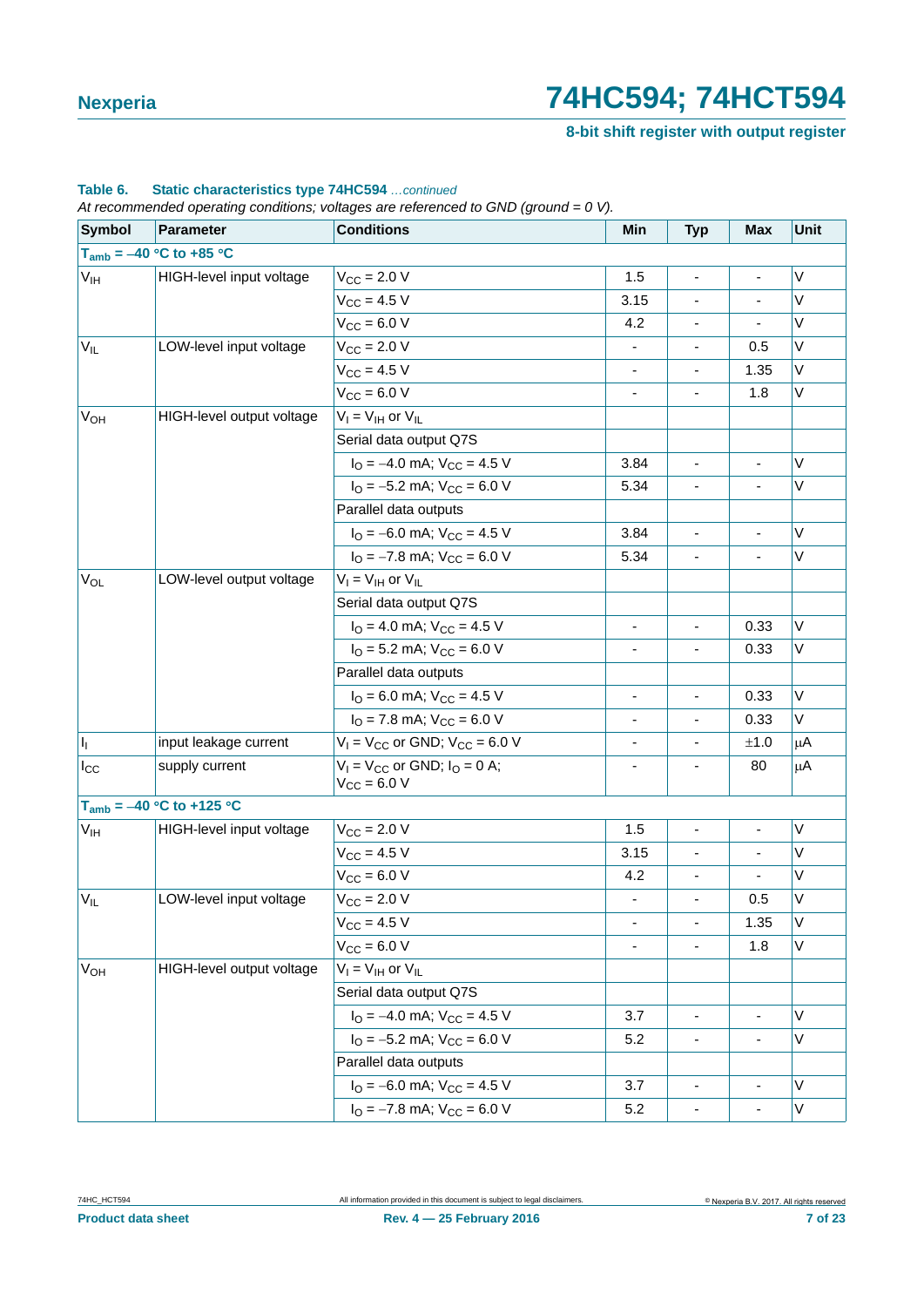**8-bit shift register with output register**

#### **Table 6. Static characteristics type 74HC594** *…continued*

*At recommended operating conditions; voltages are referenced to GND (ground = 0 V).*

| <b>Symbol</b> | <b>Parameter</b>         | <b>Conditions</b>                                       | Min | <b>Typ</b>               | <b>Max</b> | <b>Unit</b> |
|---------------|--------------------------|---------------------------------------------------------|-----|--------------------------|------------|-------------|
| $V_{OL}$      | LOW-level output voltage | $V_I = V_{IH}$ or $V_{II}$                              |     |                          |            |             |
|               |                          | Serial data output Q7S                                  |     |                          |            |             |
|               |                          | $IO = 4.0$ mA; $VCC = 4.5$ V                            |     | $\overline{\phantom{a}}$ | 0.4        | ٧           |
|               |                          | $IO$ = 5.2 mA; $VCC$ = 6.0 V                            |     |                          | 0.4        | V           |
|               |                          | Parallel data outputs                                   |     |                          |            |             |
|               |                          | $I_{\text{O}}$ = 6.0 mA; $V_{\text{CC}}$ = 4.5 V        | ٠   | $\overline{\phantom{a}}$ | 0.4        | ٧           |
|               |                          | $I_{\Omega}$ = 7.8 mA; $V_{\text{CC}}$ = 6.0 V          |     |                          | 0.4        | ٧           |
| I,            | input leakage current    | $V_1 = V_{CC}$ or GND; $V_{CC} = 6.0$ V                 |     | $\overline{\phantom{a}}$ | ±1.0       | ŀμA         |
| $I_{\rm CC}$  | supply current           | $V_1 = V_{CC}$ or GND; $I_Q = 0$ A;<br>$V_{CC}$ = 6.0 V |     | $\overline{\phantom{0}}$ | 160        | μA          |

#### **Table 7. Static characteristics type 74HCT594**

*At recommended operating conditions; voltages are referenced to GND (ground = 0 V).*

| Symbol                 | <b>Parameter</b>          | <b>Conditions</b>                                                                                                          | <b>Min</b>               | <b>Typ</b> | <b>Max</b>               | <b>Unit</b> |
|------------------------|---------------------------|----------------------------------------------------------------------------------------------------------------------------|--------------------------|------------|--------------------------|-------------|
| $T_{amb} = 25 °C$      |                           |                                                                                                                            |                          |            |                          |             |
| V <sub>IH</sub>        | HIGH-level input voltage  | $V_{CC} = 4.5 V$ to 5.5 V                                                                                                  | 2.0                      | 1.6        | $\overline{\phantom{m}}$ | V           |
| $V_{IL}$               | LOW-level input voltage   | $V_{\text{CC}} = 4.5 \text{ V}$ to 5.5 V                                                                                   | $\overline{\phantom{a}}$ | 1.2        | 0.8                      | V           |
| <b>V<sub>OH</sub></b>  | HIGH-level output voltage | $V_I = V_{IH}$ or $V_{II}$                                                                                                 |                          |            |                          |             |
|                        |                           | Serial data output Q7S                                                                                                     |                          |            |                          |             |
|                        |                           | $I_{\Omega}$ = -4.0 mA; $V_{\text{CC}}$ = 4.5 V                                                                            | 3.98                     | 4.32       |                          | V           |
|                        |                           | Parallel data outputs                                                                                                      |                          |            |                          |             |
|                        |                           | $I_{\Omega}$ = -6.0 mA; $V_{\text{CC}}$ = 4.5 V                                                                            | 3.98                     | 4.32       | $\blacksquare$           | V           |
| <b>V<sub>OL</sub></b>  | LOW-level output voltage  | $V_I = V_{IH}$ or $V_{IL}$                                                                                                 |                          |            |                          |             |
|                        |                           | Serial data output Q7S                                                                                                     |                          |            |                          |             |
|                        |                           | $I_{\Omega}$ = 4.0 mA; $V_{\text{CC}}$ = 4.5 V                                                                             | $\overline{\phantom{a}}$ | 0.15       | 0.26                     | V           |
|                        |                           | Parallel data outputs                                                                                                      |                          |            |                          |             |
|                        |                           | $I_{\Omega}$ = 6.0 mA; $V_{\text{CC}}$ = 4.5 V                                                                             | $\overline{\phantom{a}}$ | 0.16       | 0.26                     | V           |
| $\vert \vert_1$        | input leakage current     | $V_1 = V_{CC}$ or GND; $V_{CC} = 5.5$ V                                                                                    | $\overline{\phantom{a}}$ | ٠          | ±0.1                     | μA          |
| $_{\rm{lcc}}$          | supply current            | $V_1 = V_{CC}$ or GND; $I_Q = 0$ A;<br>$V_{\rm CC} = 5.5 V$                                                                |                          |            | 8.0                      | μA          |
| $\Delta l_{\text{CC}}$ | additional supply current | per input pin; $V_1 = V_{CC} - 2.1$ V and<br>other inputs at V <sub>CC</sub> or GND;<br>$IO = 0$ A; $VCC = 4.5$ V to 5.5 V |                          |            |                          |             |
|                        |                           | pins SHR, SHCP, STCP, STR                                                                                                  | $\overline{\phantom{a}}$ | 150        | 540                      | μA          |
|                        |                           | pin DS                                                                                                                     |                          | 25         | 90                       | μA          |
| $ C_i $                | input capacitance         |                                                                                                                            |                          | 3.5        | $\overline{\phantom{a}}$ | pF          |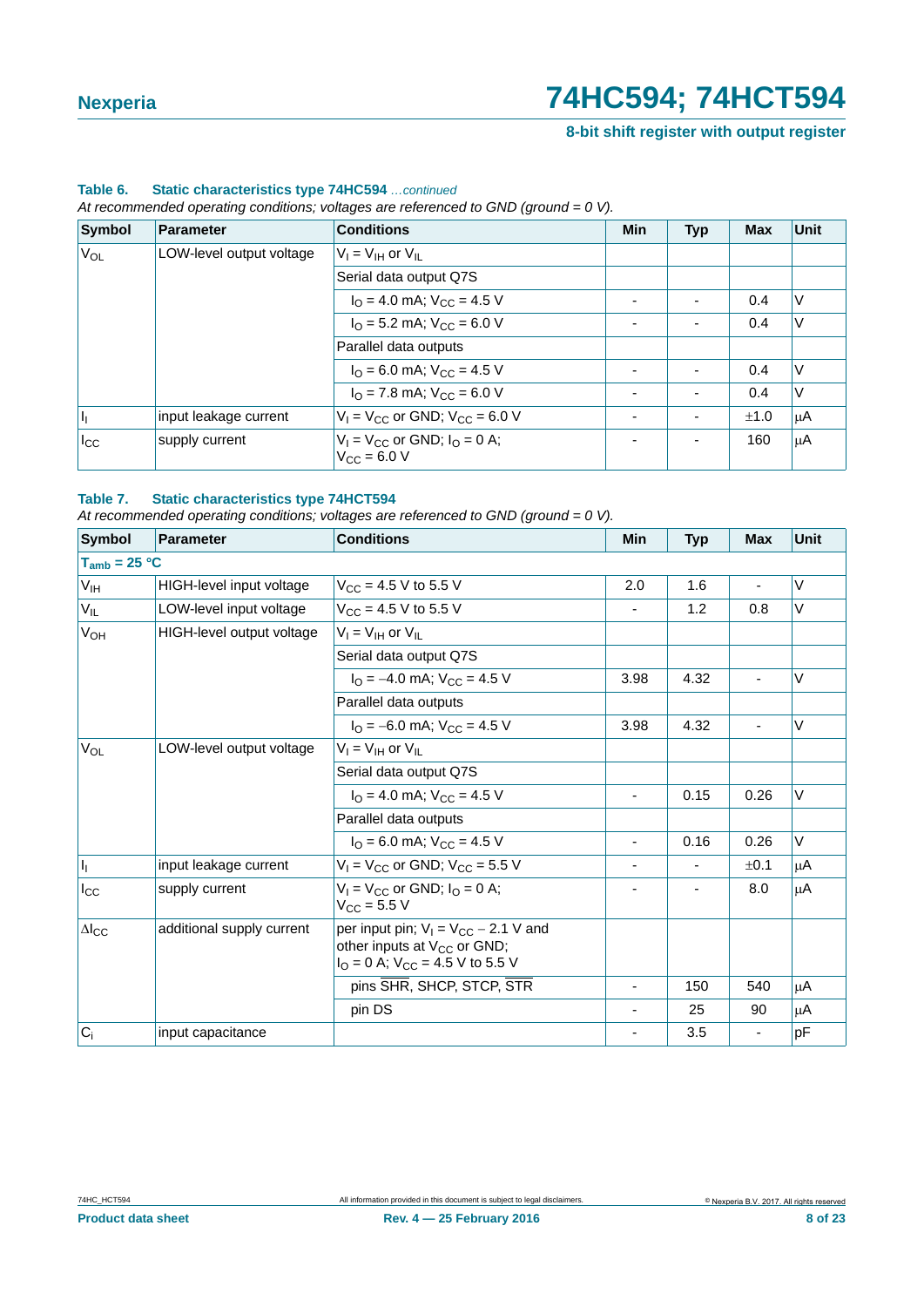**8-bit shift register with output register**

#### **Table 7. Static characteristics type 74HCT594** *…continued*

*At recommended operating conditions; voltages are referenced to GND (ground = 0 V).*

| Symbol                  | <b>Parameter</b>              | <b>Conditions</b>                                                                                                          | Min                          | <b>Typ</b>               | <b>Max</b>                   | Unit    |
|-------------------------|-------------------------------|----------------------------------------------------------------------------------------------------------------------------|------------------------------|--------------------------|------------------------------|---------|
|                         | $T_{amb} = -40 °C$ to +85 °C  |                                                                                                                            |                              |                          |                              |         |
| V <sub>IH</sub>         | HIGH-level input voltage      | $V_{CC}$ = 4.5 V to 5.5 V                                                                                                  | 2.0                          | $\blacksquare$           | ÷,                           | V       |
| $V_{IL}$                | LOW-level input voltage       | $V_{CC}$ = 4.5 V to 5.5 V                                                                                                  |                              |                          | 0.8                          | V       |
| <b>V<sub>OH</sub></b>   | HIGH-level output voltage     | $V_I = V_{IH}$ or $V_{IL}$                                                                                                 |                              |                          |                              |         |
|                         |                               | Serial data output Q7S                                                                                                     |                              |                          |                              |         |
|                         |                               | $I_{\text{O}} = -4.0 \text{ mA}$ ; $V_{\text{CC}} = 4.5 \text{ V}$                                                         | 3.84                         | $\overline{\phantom{a}}$ | $\overline{\phantom{a}}$     | V       |
|                         |                               | Parallel data outputs                                                                                                      |                              |                          |                              |         |
|                         |                               | $I_{\Omega}$ = -6.0 mA; $V_{\text{CC}}$ = 4.5 V                                                                            | 3.84                         | ä,                       | $\blacksquare$               | V       |
| $V_{OL}$                | LOW-level output voltage      | $V_I = V_{IH}$ or $V_{IL}$                                                                                                 |                              |                          |                              |         |
|                         |                               | Serial data output                                                                                                         |                              |                          |                              |         |
|                         |                               | $IO$ = 4.0 mA; $VCC$ = 4.5 V                                                                                               | $\overline{\phantom{a}}$     | $\blacksquare$           | 0.33                         | V       |
|                         |                               | Parallel data outputs                                                                                                      |                              |                          |                              |         |
|                         |                               | $I_{\Omega}$ = 6.0 mA; $V_{CC}$ = 4.5 V                                                                                    | $\overline{\phantom{a}}$     | $\overline{\phantom{a}}$ | 0.33                         | V       |
| $\vert I_1 \vert$       | input leakage current         | $V_1 = V_{CC}$ or GND; $V_{CC} = 5.5$ V                                                                                    |                              |                          | ±1.0                         | μA      |
| $I_{\rm CC}$            | supply current                | $V_1 = V_{CC}$ or GND; $I_0 = 0$ A;<br>$V_{\text{CC}} = 5.5 V$                                                             | $\qquad \qquad \blacksquare$ |                          | 80                           | $\mu$ A |
| $\Delta$ <sub>cc</sub>  | additional supply current     | per input pin; $V_1 = V_{CC} - 2.1$ V and<br>other inputs at V <sub>CC</sub> or GND;<br>$IO = 0$ A; $VCC = 4.5$ V to 5.5 V |                              |                          |                              |         |
|                         |                               | pins SHR, SHCP, STCP, STR                                                                                                  |                              | $\blacksquare$           | 675                          | $\mu$ A |
|                         |                               | pin DS                                                                                                                     |                              | $\blacksquare$           | 112.5                        | μA      |
|                         | $T_{amb} = -40 °C$ to +125 °C |                                                                                                                            |                              |                          |                              |         |
| $V_{\rm IH}$            | HIGH-level input voltage      | $V_{CC}$ = 4.5 V to 5.5 V                                                                                                  | 2.0                          | $\blacksquare$           |                              | V       |
| $V_{IL}$                | LOW-level input voltage       | $V_{CC}$ = 4.5 V to 5.5 V                                                                                                  |                              |                          | 0.8                          | V       |
| V <sub>OH</sub>         | HIGH-level output voltage     | $V_I = V_{IH}$ or $V_{IL}$                                                                                                 |                              |                          |                              |         |
|                         |                               | Serial data output Q7S                                                                                                     |                              |                          |                              |         |
|                         |                               | $I_{\Omega} = -4.0$ mA; $V_{\text{CC}} = 4.5$ V                                                                            | 3.7                          | $\overline{\phantom{a}}$ | $\blacksquare$               | V       |
|                         |                               | Parallel data outputs                                                                                                      |                              |                          |                              |         |
|                         |                               | $I_{\text{O}} = -6.0$ mA; $V_{\text{CC}} = 4.5$ V                                                                          | 3.7                          | $\blacksquare$           | $\qquad \qquad \blacksquare$ | V       |
| $\bar{V}_{OL}$          | LOW-level output voltage      | $V_I = V_{IH}$ or $V_{IL}$                                                                                                 |                              |                          |                              |         |
|                         |                               | Serial data output Q7S                                                                                                     |                              |                          |                              |         |
|                         |                               | $IO = 4.0$ mA; $VCC = 4.5$ V                                                                                               | $\blacksquare$               | ä,                       | 0.4                          | V       |
|                         |                               | Parallel data outputs                                                                                                      |                              |                          |                              |         |
|                         |                               | $IO = 6.0$ mA; $VCC = 4.5$ V                                                                                               |                              | $\overline{\phantom{a}}$ | 0.4                          | V       |
| h,                      | input leakage current         | $V_1 = V_{CC}$ or GND; $V_{CC} = 5.5$ V                                                                                    | -                            | $\overline{\phantom{a}}$ | ±1.0                         | $\mu$ A |
| $I_{\rm CC}$            | supply current                | $V_1 = V_{CC}$ or GND; $I_0 = 0$ A;<br>$V_{CC}$ = 5.5 V                                                                    |                              |                          | 160                          | μA      |
| $\Delta\mathsf{l_{CC}}$ | additional supply current     | per input pin; $V_1 = V_{CC} - 2.1$ V and<br>other inputs at V <sub>CC</sub> or GND;<br>$IO = 0$ A; $VCC = 4.5$ V to 5.5 V |                              |                          |                              |         |
|                         |                               | pins SHR, SHCP, STCP, STR                                                                                                  | -                            | $\blacksquare$           | 735                          | μA      |
|                         |                               | pin DS                                                                                                                     |                              | $\blacksquare$           | 122.5                        | μA      |

© Nexperia B.V. 2017. All rights reserved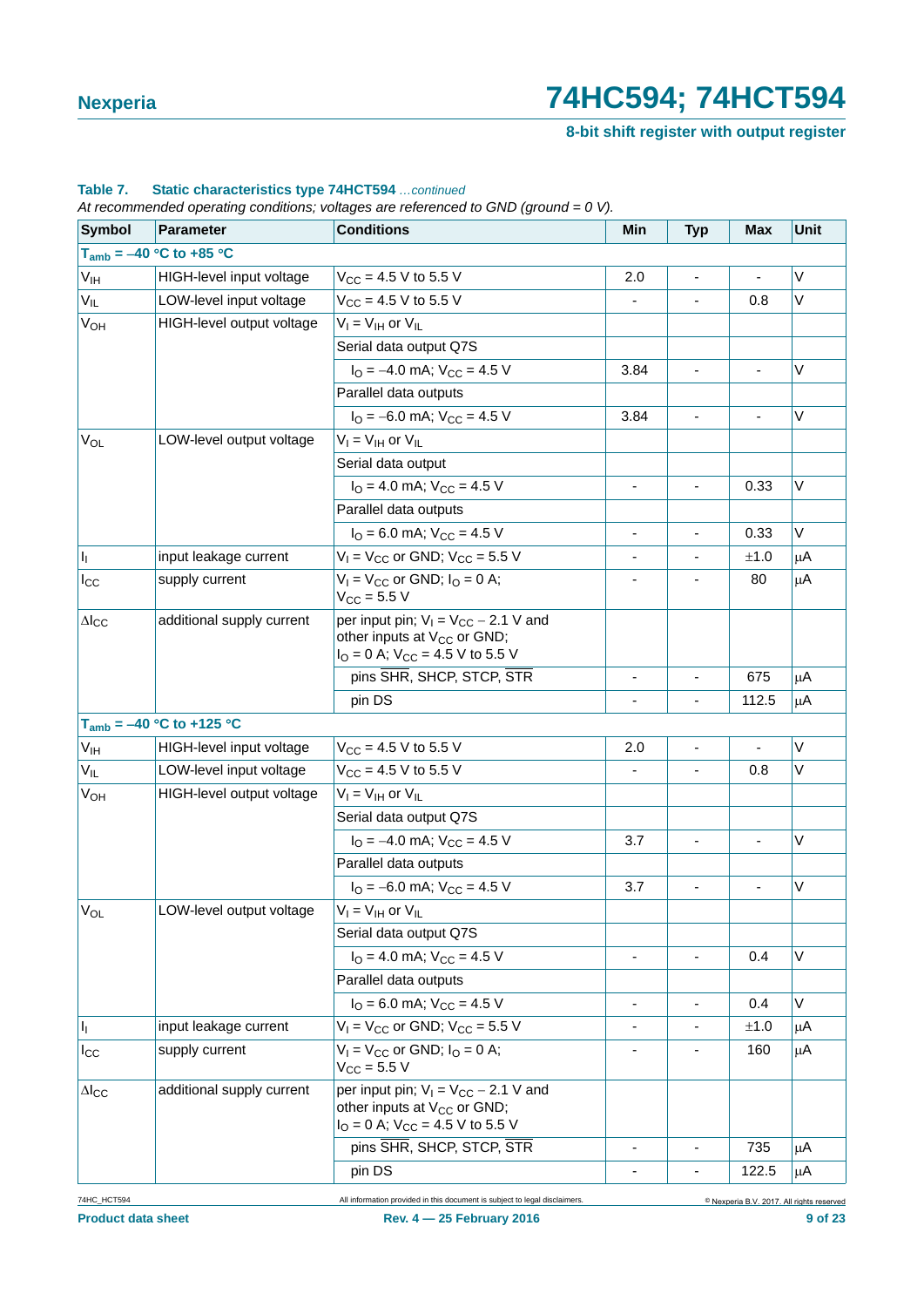**8-bit shift register with output register**

### <span id="page-9-0"></span>**11. Dynamic characteristics**

#### **Table 8. Dynamic characteristics type 74HC594**

 $GND = 0$  V;  $t_r = t_f = 6$  ns;  $C_L = 50$  pF; see [Figure 14.](#page-16-0)

| <b>Symbol</b><br>Parameter |                             | <b>Conditions</b>                        |                              | 25 °C          |                          |                          |                | $-40$ °C to +85 °C $ -40$ °C to +125 °C $ $ Unit |                              |    |
|----------------------------|-----------------------------|------------------------------------------|------------------------------|----------------|--------------------------|--------------------------|----------------|--------------------------------------------------|------------------------------|----|
|                            |                             |                                          | Min                          | <b>Typ</b>     | <b>Max</b>               | Min                      | <b>Max</b>     | Min                                              | <b>Max</b>                   |    |
| $t_{\rm pd}$               | propagation                 | $\boxed{1}$<br>SHCP to Q7S; see Figure 8 |                              |                |                          |                          |                |                                                  |                              |    |
|                            | delay                       | $V_{\text{CC}} = 2.0 V$                  | $\qquad \qquad \blacksquare$ | 44             | 150                      | $\overline{\phantom{a}}$ | 185            | $\blacksquare$                                   | 225                          | ns |
|                            |                             | $V_{CC}$ = 4.5 V                         |                              | 16             | 30                       |                          | 37             |                                                  | 45                           | ns |
|                            |                             | $V_{CC}$ = 5.0 V; C <sub>L</sub> = 15 pF | ٠                            | 13             | $\overline{\phantom{a}}$ | $\overline{\phantom{a}}$ | $\blacksquare$ | -                                                | $\qquad \qquad \blacksquare$ | ns |
|                            |                             | $V_{\text{CC}} = 6.0 V$                  |                              | 14             | 26                       |                          | 31             |                                                  | 38                           | ns |
|                            |                             | STCP to Qn; see Figure 9                 |                              |                |                          |                          |                |                                                  |                              |    |
|                            |                             | $V_{\text{CC}} = 2.0 V$                  | ÷,                           | 44             | 150                      |                          | 185            |                                                  | 225                          | ns |
|                            |                             | $V_{CC}$ = 4.5 V                         | $\qquad \qquad \blacksquare$ | 16             | 30                       | $\blacksquare$           | 37             | $\qquad \qquad \blacksquare$                     | 45                           | ns |
|                            |                             | $V_{CC}$ = 5.0 V; C <sub>L</sub> = 15 pF | ٠                            | 13             |                          |                          |                |                                                  |                              | ns |
|                            |                             | $V_{\text{CC}} = 6.0 V$                  | $\overline{\phantom{0}}$     | 14             | 26                       | $\overline{\phantom{a}}$ | 31             | $\qquad \qquad \blacksquare$                     | 38                           | ns |
| t <sub>PHL</sub>           | HIGH to                     | SHR to Q7S; see Figure 12                |                              |                |                          |                          |                |                                                  |                              |    |
|                            | LOW<br>propagation<br>delay | $V_{CC}$ = 2.0 V                         | $\overline{\phantom{0}}$     | 39             | 150                      | $\blacksquare$           | 185            | $\qquad \qquad \blacksquare$                     | 225                          | ns |
|                            |                             | $V_{CC} = 4.5 V$                         |                              | 14             | 30                       |                          | 37             |                                                  | 45                           | ns |
|                            |                             | $V_{CC}$ = 5.0 V; C <sub>L</sub> = 15 pF |                              | 11             | $\overline{\phantom{a}}$ | $\blacksquare$           | $\blacksquare$ | $\blacksquare$                                   | $\frac{1}{2}$                | ns |
|                            |                             | $V_{CC} = 6.0 V$                         | ÷,                           | 12             | 26                       |                          | 31             |                                                  | 38                           | ns |
|                            |                             | STR to Qn; see Figure 13                 |                              |                |                          |                          |                |                                                  |                              |    |
|                            |                             | $V_{CC} = 2.0 V$                         | ٠                            | 39             | 125                      |                          | 155            | $\overline{\phantom{0}}$                         | 185                          | ns |
|                            |                             | $V_{CC}$ = 4.5 V                         | $\qquad \qquad \blacksquare$ | 14             | 25                       | $\overline{\phantom{a}}$ | 31             | $\qquad \qquad \blacksquare$                     | 37                           | ns |
|                            |                             | $V_{CC}$ = 5.0 V; C <sub>L</sub> = 15 pF | ٠                            | 11             |                          |                          |                |                                                  |                              | ns |
|                            |                             | $V_{CC} = 6.0 V$                         | $\qquad \qquad \blacksquare$ | 12             | 21                       | $\blacksquare$           | 26             | $\overline{\phantom{0}}$                         | 31                           | ns |
| t <sub>THL</sub>           | HIGH to                     | Q7S; see Figure 8                        |                              |                |                          |                          |                |                                                  |                              |    |
|                            | LOW output<br>transition    | $V_{CC} = 2.0 V$                         | $\frac{1}{2}$                | 19             | 75                       | $\blacksquare$           | 95             | $\blacksquare$                                   | 110                          | ns |
|                            | time                        | $V_{\text{CC}} = 4.5 V$                  |                              | $\overline{7}$ | 15                       |                          | 19             |                                                  | 22                           | ns |
|                            |                             | $V_{CC} = 6.0 V$                         | $\frac{1}{2}$                | 6              | 13                       | $\overline{\phantom{a}}$ | 16             | $\blacksquare$                                   | 19                           | ns |
|                            |                             | Qn                                       |                              |                |                          |                          |                |                                                  |                              |    |
|                            |                             | $V_{\text{CC}} = 2.0 V$                  | $\qquad \qquad \blacksquare$ | 14             | 60                       | $\blacksquare$           | 75             | $\qquad \qquad \blacksquare$                     | 90                           | ns |
|                            |                             | $V_{CC}$ = 4.5 V                         |                              | 5              | 12                       |                          | 15             |                                                  | 18                           | ns |
|                            |                             | $V_{CC}$ = 6.0 V                         |                              | 4              | 10                       | $\blacksquare$           | 13             | $\overline{\phantom{a}}$                         | 15                           | ns |
| $t_{\text{TLH}}$           | LOW to                      | Q7S; see Figure 8                        |                              |                |                          |                          |                |                                                  |                              |    |
|                            | <b>HIGH</b><br>output       | $V_{\text{CC}} = 2.0 V$                  | $\overline{\phantom{0}}$     | 19             | 75                       | $\blacksquare$           | 95             | $\blacksquare$                                   | 110                          | ns |
|                            | transition                  | $V_{CC}$ = 4.5 V                         |                              | $\overline{7}$ | 15                       |                          | 19             | $\blacksquare$                                   | 22                           | ns |
|                            | time                        | $V_{CC} = 6.0 V$                         | $\qquad \qquad \blacksquare$ | 6              | 13                       | $\blacksquare$           | 16             | $\blacksquare$                                   | 19                           | ns |
|                            |                             | Qn                                       |                              |                |                          |                          |                |                                                  |                              |    |
|                            |                             | $V_{\text{CC}} = 2.0 V$                  | $\overline{\phantom{0}}$     | 14             | 60                       | $\blacksquare$           | 75             | $\overline{\phantom{0}}$                         | 90                           | ns |
|                            |                             | $V_{CC} = 4.5 V$                         |                              | 5              | 12                       |                          | 15             |                                                  | 18                           | ns |
|                            |                             | $V_{CC}$ = 6.0 V                         | $\qquad \qquad \blacksquare$ | $\overline{4}$ | 10                       | $\blacksquare$           | 13             | $\qquad \qquad \blacksquare$                     | 15                           | ns |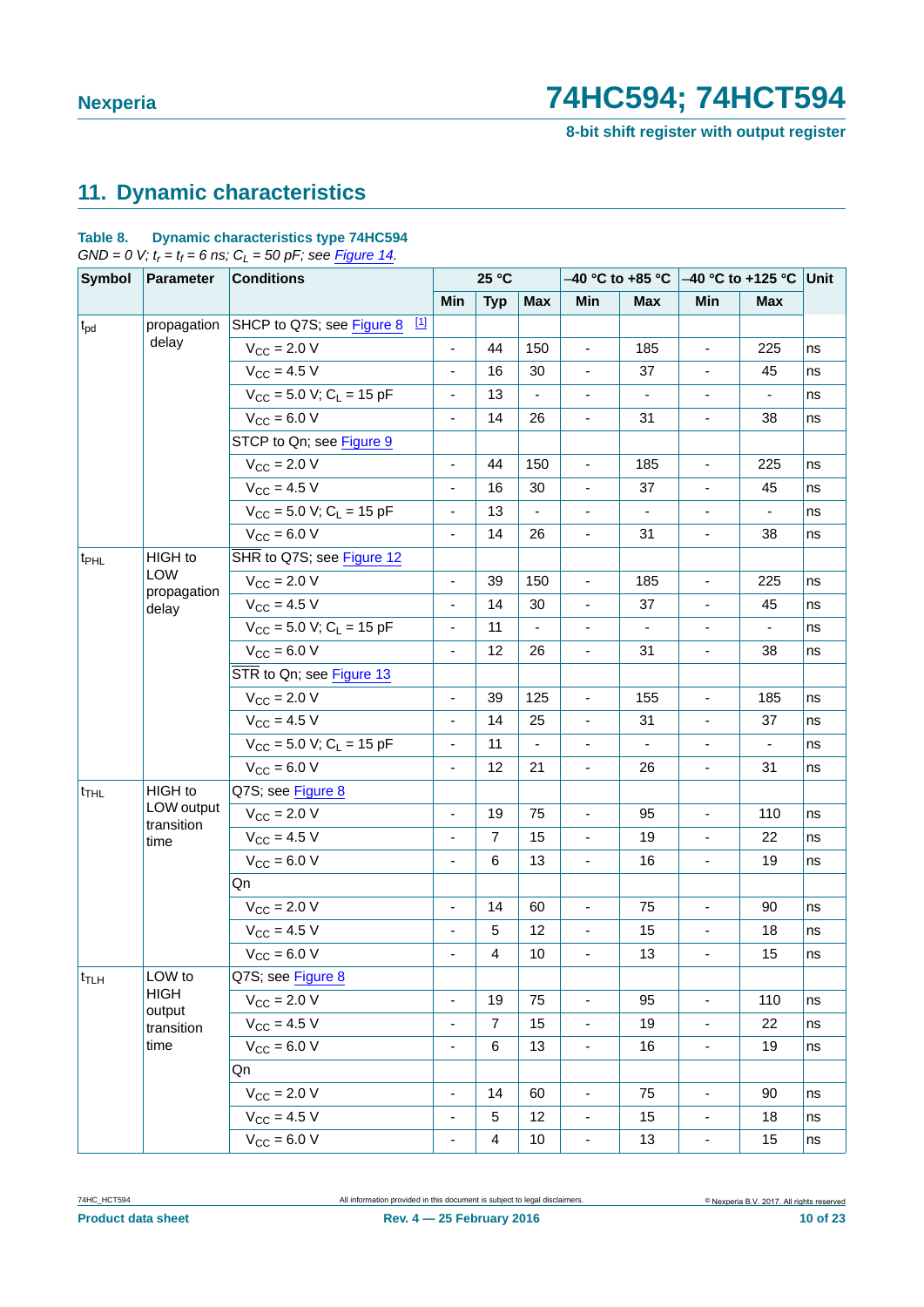**8-bit shift register with output register**

|              |                  | GND = 0 V; $t_r = t_f = 6$ ns; $C_L = 50$ pF; see Figure 14.   |                |                |                              |     |                              |                |                                         |           |
|--------------|------------------|----------------------------------------------------------------|----------------|----------------|------------------------------|-----|------------------------------|----------------|-----------------------------------------|-----------|
| Symbol       | Parameter        | <b>Conditions</b>                                              |                | 25 °C          |                              |     |                              |                | $-40$ °C to +85 °C $ -40$ °C to +125 °C | Unit      |
|              |                  |                                                                | Min            | <b>Typ</b>     | <b>Max</b>                   | Min | <b>Max</b>                   | Min            | <b>Max</b>                              |           |
| $_{\rm tw}$  | pulse width      | SHCP (HIGH or LOW);<br>see Figure 8                            |                |                |                              |     |                              |                |                                         |           |
|              |                  | $V_{\text{CC}} = 2.0 V$                                        | 80             | 10             | $\overline{\phantom{0}}$     | 100 | ä,                           | 120            | ÷,                                      | ns        |
|              |                  | $V_{\text{CC}} = 4.5 V$                                        | 16             | 4              | -                            | 20  | $\overline{\phantom{a}}$     | 24             | ٠                                       | ns        |
|              |                  | $V_{\text{CC}} = 6.0 V$                                        | 14             | $\mathbf{3}$   |                              | 17  |                              | 20             |                                         | ns        |
|              |                  | STCP (HIGH or LOW);<br>see Figure 9                            |                |                |                              |     |                              |                |                                         |           |
|              |                  | $V_{\text{CC}} = 2.0 V$                                        | 80             | 10             | $\blacksquare$               | 100 | ä,                           | 120            | $\frac{1}{2}$                           | ns        |
|              |                  | $V_{\text{CC}} = 4.5 V$                                        | 16             | 4              | ÷,                           | 20  | $\overline{\phantom{a}}$     | 24             | $\qquad \qquad \blacksquare$            | ns        |
|              |                  | $V_{CC} = 6.0 V$                                               | 14             | 3              | ÷,                           | 17  | $\blacksquare$               | 20             | $\blacksquare$                          | ns        |
|              |                  | SHR and STR (HIGH or<br>LOW); see Figure 12 and<br>Figure 13   |                |                |                              |     |                              |                |                                         |           |
|              |                  | $V_{\text{CC}} = 2.0 V$                                        | 80             | 14             | $\overline{\phantom{a}}$     | 100 | $\blacksquare$               | 120            | $\qquad \qquad \blacksquare$            | ns        |
|              |                  | $V_{\text{CC}} = 4.5 V$                                        | 16             | 5              | $\overline{\phantom{0}}$     | 20  |                              | 24             | ä,                                      | ns        |
|              |                  | $V_{CC} = 6.0 V$                                               | 14             | $\overline{4}$ | ÷,                           | 17  | $\frac{1}{2}$                | 20             | $\blacksquare$                          | ns        |
| $t_{\rm su}$ | set-up time      | DS to SHCP; see Figure 10                                      |                |                |                              |     |                              |                |                                         |           |
|              |                  | $V_{\text{CC}} = 2.0 V$                                        | 100            | 10             | $\blacksquare$               | 125 | $\blacksquare$               | 150            | $\qquad \qquad \blacksquare$            | ns        |
|              |                  | $V_{CC}$ = 4.5 V                                               | 20             | $\overline{4}$ |                              | 25  |                              | 30             |                                         | ns        |
|              |                  | $V_{CC} = 6.0 V$                                               | 17             | 3              | $\qquad \qquad \blacksquare$ | 21  |                              | 26             | $\qquad \qquad \blacksquare$            | ns        |
|              |                  | SHR to STCP;<br>see Figure 11                                  |                |                |                              |     |                              |                |                                         |           |
|              |                  | $V_{\text{CC}} = 2.0 V$                                        | 100            | 14             | $\overline{\phantom{a}}$     | 125 | $\blacksquare$               | 150            | $\frac{1}{2}$                           | ns        |
|              |                  | $V_{CC} = 4.5 V$                                               | 20             | 5              | $\overline{\phantom{0}}$     | 25  | $\blacksquare$               | 30             | $\blacksquare$                          | ns        |
|              |                  | $V_{CC} = 6.0 V$                                               | 17             | 4              | $\qquad \qquad \blacksquare$ | 21  | $\blacksquare$               | 26             | ÷                                       | ns        |
|              |                  | SHCP to STCP;<br>see Figure 9                                  |                |                |                              |     |                              |                |                                         |           |
|              |                  | $V_{\text{CC}} = 2.0 V$                                        | 100            | 17             |                              | 125 | $\blacksquare$               | 150            |                                         | ns        |
|              |                  | $V_{CC} = 4.5 V$                                               | 20             | 6              |                              | 25  |                              | 30             |                                         | $\sf{ns}$ |
|              |                  | $V_{CC}$ = 6.0 V                                               | 17             | 5              | $\frac{1}{2}$                | 21  | ÷,                           | 26             |                                         | ns        |
| $ t_h $      | hold time        | DS to SHCP; see Figure 10                                      |                |                |                              |     |                              |                |                                         |           |
|              |                  | $V_{\text{CC}} = 2.0 V$                                        | 25             | $-8$           |                              | 30  | $\blacksquare$               | 35             |                                         | ns        |
|              |                  | $V_{CC} = 4.5 V$                                               | 5              | $-3$           | $\overline{\phantom{a}}$     | 6   | $\blacksquare$               | $\overline{7}$ |                                         | ns        |
|              |                  | $V_{CC} = 6.0 V$                                               | $\overline{4}$ | $-2$           |                              | 5   |                              | $\,6$          |                                         | ns        |
| $t_{rec}$    | recovery<br>time | SHR to SHCP and<br>STR to STCP; see<br>Figure 12 and Figure 13 |                |                |                              |     |                              |                |                                         |           |
|              |                  | $V_{CC}$ = 2.0 V                                               | 50             | $-14$          | $\overline{\phantom{a}}$     | 65  | $\blacksquare$               | 75             | $\blacksquare$                          | ns        |
|              |                  | $V_{CC}$ = 4.5 V                                               | 10             | $-5$           | -                            | 13  | $\qquad \qquad \blacksquare$ | 15             | -                                       | ns        |
|              |                  | $V_{CC} = 6.0 V$                                               | 9              | $-4$           | $\overline{\phantom{a}}$     | 11  | $\overline{\phantom{a}}$     | 13             | $\frac{1}{2}$                           | ns        |

#### **Table 8. Dynamic characteristics type 74HC594** *…continued*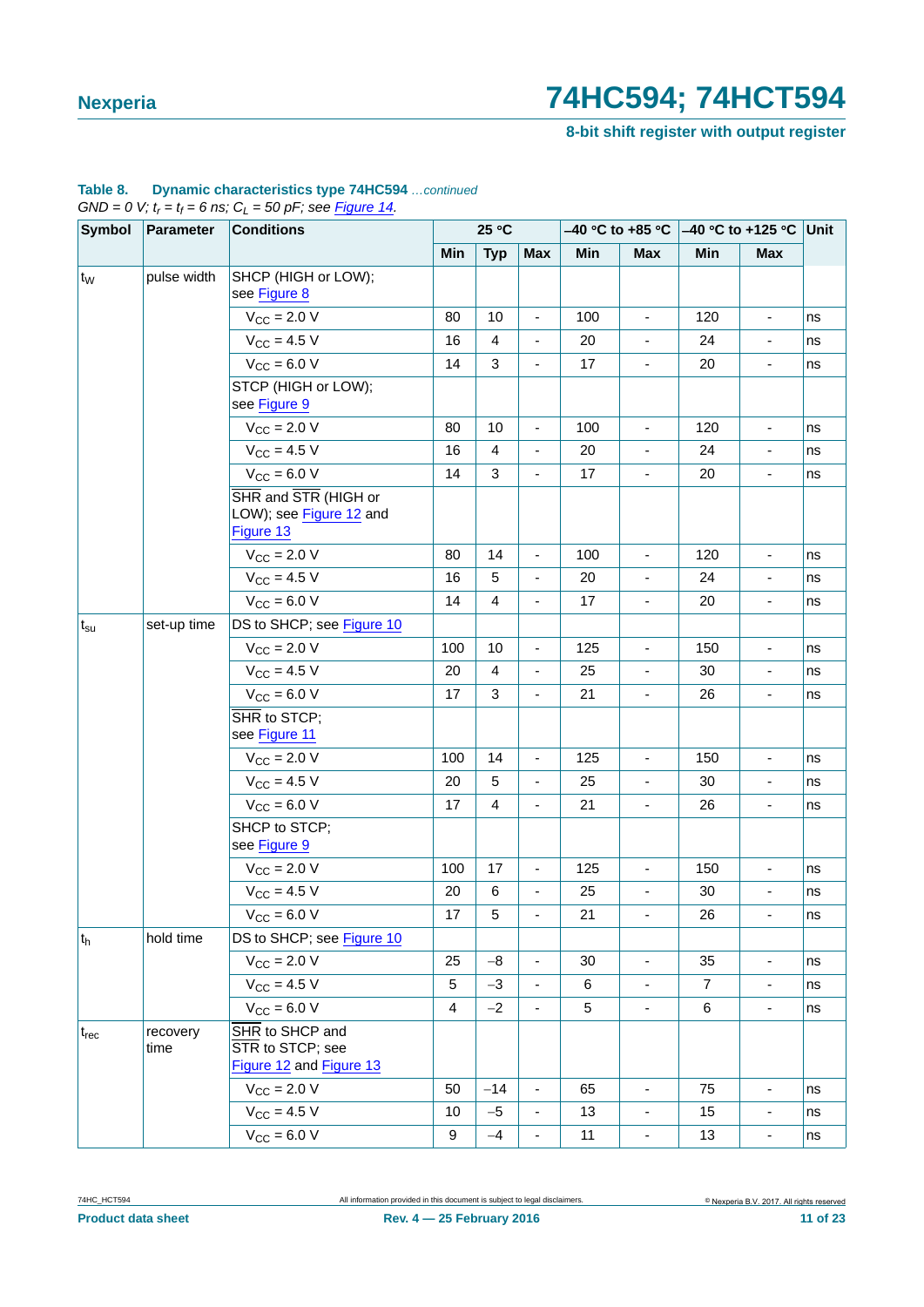**8-bit shift register with output register**

|                  |                                     | GND = 0 V; $t_r = t_f = 6$ ns; $C_l = 50$ pF; see Figure 14.                  |                          |            |                          |            |            |                                              |                |            |
|------------------|-------------------------------------|-------------------------------------------------------------------------------|--------------------------|------------|--------------------------|------------|------------|----------------------------------------------|----------------|------------|
| Symbol           | <b>Parameter</b>                    | <b>Conditions</b>                                                             | 25 °C                    |            |                          |            |            | $-40$ °C to +85 °C $ -40$ °C to +125 °C Unit |                |            |
|                  |                                     |                                                                               | Min                      | <b>Typ</b> | <b>Max</b>               | <b>Min</b> | <b>Max</b> | <b>Min</b>                                   | <b>Max</b>     |            |
| $f_{\text{max}}$ | maximum<br>frequency                | SHCP or STCP:<br>see Figure 8 and Figure 9                                    |                          |            |                          |            |            |                                              |                |            |
|                  |                                     | $V_{\rm CC} = 2.0 V$                                                          | 6.0                      | 30         | ۰                        | 4.8        | ٠          | 4.0                                          | $\blacksquare$ | <b>MHz</b> |
|                  |                                     | $V_{CC} = 4.5 V$                                                              | 30                       | 92         | ۰                        | 24         | ٠          | 20                                           | $\blacksquare$ | <b>MHz</b> |
|                  |                                     | $V_{CC}$ = 5.0 V; C <sub>L</sub> = 15 pF                                      | $\blacksquare$           | 100        |                          |            |            |                                              | $\blacksquare$ | <b>MHz</b> |
|                  |                                     | $V_{\text{CC}} = 6.0 V$                                                       | 35                       | 109        | $\overline{\phantom{0}}$ | 28         | ۰          | 24                                           | ٠              | <b>MHz</b> |
| $C_{PD}$         | power<br>dissipation<br>capacitance | $[2]$<br>$V_1$ = GND to $V_{CC}$ ;<br>$V_{CC} = 5 V$ ; f <sub>i</sub> = 1 MHz | $\overline{\phantom{0}}$ | 84         |                          |            |            |                                              |                | pF         |

#### **Table 8. Dynamic characteristics type 74HC594** *…continued*

<span id="page-11-0"></span>[1]  $t_{pd}$  is the same as  $t_{PHL}$  and  $t_{PLH}$ .

<span id="page-11-1"></span>[2] C<sub>PD</sub> is used to determine the dynamic power dissipation (P<sub>D</sub> in  $\mu$ W):

 $P_D = C_{PD} \times V_{CC}^2 \times f_i \times N + \Sigma (C_L \times V_{CC}^2 \times f_o)$  where:

 $f_i$  = input frequency in MHz;

 $f_0$  = output frequency in MHz;

 $C_L$  = output load capacitance in pF;

 $V_{CC}$  = supply voltage in V;

 $N =$  number of inputs switching;

 $\sum(C_L \times V_{CC}^2 \times f_0)$  = sum of outputs.

#### **Table 9. Dynamic characteristics type 74HCT594**

 $GND = 0$  V;  $V_{CC} = 4.5$  V;  $t_r = t_f = 6$  ns;  $C_L = 50$  pF; see *Figure 14.* 

|                  | Symbol Parameter                            | <b>Conditions</b>                        |                          | 25 °C          |                          | $-40$ °C to +85 °C       |            | $-40$ °C to +125 °C      |            | Unit |
|------------------|---------------------------------------------|------------------------------------------|--------------------------|----------------|--------------------------|--------------------------|------------|--------------------------|------------|------|
|                  |                                             |                                          | <b>Min</b>               | <b>Typ</b>     | <b>Max</b>               | <b>Min</b>               | <b>Max</b> | Min                      | <b>Max</b> |      |
| t <sub>pd</sub>  | propagation                                 | $\boxed{1}$<br>SHCP to Q7S; see Figure 8 | $\overline{\phantom{a}}$ | 18             | 32                       | ٠                        | 40         | $\overline{\phantom{a}}$ | 48         | ns   |
|                  | delay                                       | $V_{CC}$ = 5.0 V; C <sub>L</sub> = 15 pF | $\overline{\phantom{a}}$ | 15             | $\overline{\phantom{a}}$ | ٠                        | ٠          | $\overline{\phantom{a}}$ | -          | ns   |
|                  |                                             | STCP to Qn; see Figure 9                 | $\overline{\phantom{a}}$ | 18             | 32                       | ٠                        | 40         | $\overline{\phantom{a}}$ | 48         | ns   |
|                  |                                             | $V_{CC}$ = 5.0 V; C <sub>L</sub> = 15 pF | $\overline{\phantom{a}}$ | 15             | $\overline{\phantom{a}}$ | $\blacksquare$           | ۰          | $\overline{\phantom{a}}$ |            | ns   |
| t <sub>PHL</sub> | HIGH to                                     | SHR to Q7S; see Figure 12                | -                        | 17             | 30                       | ٠                        | 38         | $\overline{\phantom{a}}$ | 45         | ns   |
|                  | <b>LOW</b><br>propagation<br>delay          | $V_{CC}$ = 5.0 V; C <sub>L</sub> = 15 pF | ٠                        | 14             | $\blacksquare$           |                          |            |                          |            | ns   |
|                  |                                             | STR to Qn; see Figure 13                 | $\overline{\phantom{a}}$ | 17             | 30                       | ٠                        | 38         |                          | 45         | ns   |
|                  |                                             | $V_{CC}$ = 5.0 V; C <sub>L</sub> = 15 pF | $\overline{\phantom{a}}$ | 14             | ٠                        | ٠                        |            |                          |            | ns   |
| t <sub>THL</sub> | HIGH to<br>LOW output<br>transition<br>time | Q7S; see Figure 8                        |                          |                |                          |                          |            |                          |            |      |
|                  |                                             | $V_{CC}$ = 4.5 V                         | $\overline{\phantom{a}}$ | $\overline{7}$ | 15                       | $\overline{\phantom{a}}$ | 19         | $\overline{\phantom{a}}$ | 22         | ns   |
|                  |                                             | Qn                                       |                          |                |                          |                          |            |                          |            |      |
|                  |                                             | $V_{\text{CC}} = 4.5 \text{ V}$          | $\blacksquare$           | 5              | 12                       | $\overline{a}$           | 15         |                          | 18         | ns   |
| $t_{\text{TLH}}$ | LOW to                                      | Q7S; see Figure 8                        |                          |                |                          |                          |            |                          |            |      |
|                  | <b>HIGH</b> output<br>transition            | $V_{\text{CC}} = 4.5 V$                  | $\overline{\phantom{a}}$ | 7              | 15                       | ٠                        | 19         |                          | 22         | ns   |
|                  | time                                        | Qn                                       |                          |                |                          |                          |            |                          |            |      |
|                  |                                             | $V_{CC} = 4.5 V$                         | ٠                        | 5              | 12                       | ٠                        | 15         | $\overline{\phantom{a}}$ | 18         | ns   |

© Nexperia B.V. 2017. All rights reserved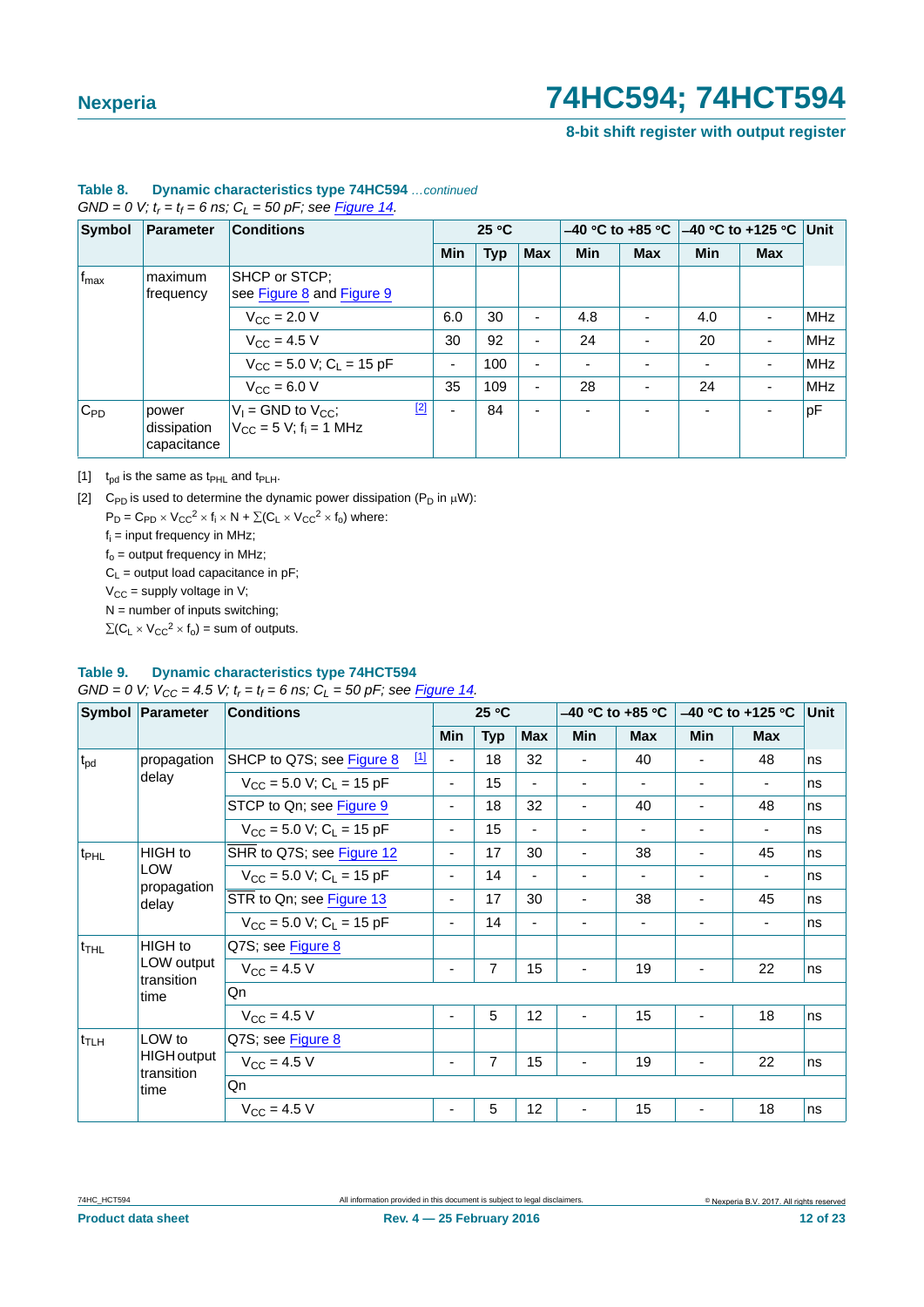**8-bit shift register with output register**

|                  | Symbol Parameter                    | <b>Conditions</b>                                                                    | 25 °C                    |                |                          | $-40$ °C to +85 °C |            | $-40$ °C to +125 °C |            | Unit       |
|------------------|-------------------------------------|--------------------------------------------------------------------------------------|--------------------------|----------------|--------------------------|--------------------|------------|---------------------|------------|------------|
|                  |                                     |                                                                                      | Min                      | <b>Typ</b>     | <b>Max</b>               | <b>Min</b>         | <b>Max</b> | <b>Min</b>          | <b>Max</b> |            |
| $t_W$            | pulse width                         | SHCP (HIGH or LOW);<br>see Figure 8                                                  | 16                       | 4              |                          | 20                 |            | 24                  |            | ns         |
|                  |                                     | STCP (HIGH or LOW);<br>see Figure 9                                                  | 16                       | 4              |                          | 20                 |            | 24                  |            | ns         |
|                  |                                     | SHR and STR (HIGH or<br>LOW); see Figure 12 and<br>Figure 13                         | 16                       | 6              |                          | 20                 |            | 24                  |            | ns         |
| $t_{\rm su}$     | set-up time                         | DS to SHCP; see Figure 10                                                            | 20                       | 4              | $\blacksquare$           | 25                 | ä,         | 30                  | ٠          | ns         |
|                  |                                     | SHR to STCP;<br>see Figure 11                                                        | 20                       | 6              |                          | 25                 |            | 30                  |            | ns         |
|                  |                                     | SHCP to STCP;<br>see Figure 9                                                        | 20                       | $\overline{7}$ |                          | 25                 |            | 30                  |            | ns         |
| $t_{h}$          | hold time                           | DS to SHCP; see Figure 10                                                            | 5                        | $-3$           | $\overline{a}$           | 6                  |            | $\overline{7}$      |            | ns         |
| $t_{rec}$        | recovery<br>time                    | SHR to SHCP and<br>STR to STCP; see Figure 12<br>and Figure 13                       | 10                       | $-5$           |                          | 13                 |            | 15                  |            | ns         |
| $f_{\text{max}}$ | maximum<br>frequency                | SHCP or STCP;<br>see Figure 8 and Figure 9                                           | 30                       | 92             | L                        | 24                 |            | 20                  |            | <b>MHz</b> |
|                  |                                     | $V_{CC}$ = 5.0 V; C <sub>L</sub> = 15 pF                                             | $\overline{\phantom{a}}$ | 100            | $\overline{\phantom{a}}$ | ٠                  | ٠          |                     | ٠          | <b>MHz</b> |
| $C_{PD}$         | power<br>dissipation<br>capacitance | $[2]$<br>$V_1$ = GND to $V_{CC}$ – 1.5 V;<br>$V_{CC} = 5 V$ ; f <sub>i</sub> = 1 MHz | $\overline{\phantom{a}}$ | 89             |                          |                    |            |                     |            | pF         |

#### **Table 9. Dynamic characteristics type 74HCT594** *…continued*

 $GND = 0$  V;  $V_{CC} = 4.5$  V;  $t_r = t_f = 6$  ns;  $C_L = 50$  pF; see Figure 14.

<span id="page-12-0"></span>[1]  $t_{pd}$  is the same as  $t_{PHL}$  and  $t_{PLH}$ .

<span id="page-12-1"></span>[2] C<sub>PD</sub> is used to determine the dynamic power dissipation ( $P_D$  in  $\mu$ W):

 $P_D = C_{PD} \times V_{CC}^2 \times f_i \times N + \Sigma (C_L \times V_{CC}^2 \times f_0)$  where:

 $f_i$  = input frequency in MHz;

 $f_0$  = output frequency in MHz;

 $C_1$  = output load capacitance in pF;

 $V_{CC}$  = supply voltage in V;

 $N =$  number of inputs switching:

 $\Sigma(C_L \times V_{CC}^2 \times f_0)$  = sum of outputs.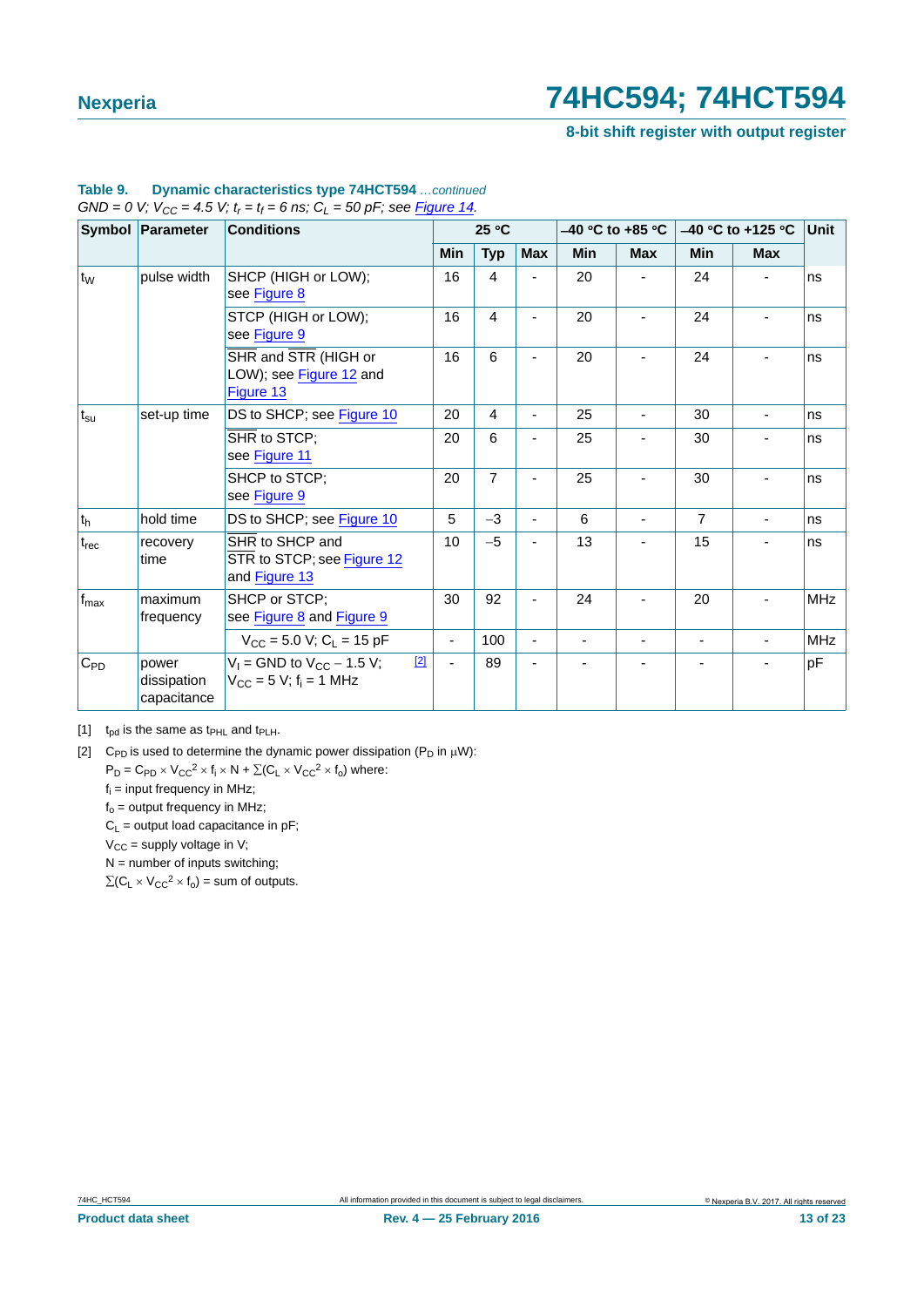**8-bit shift register with output register**

### <span id="page-13-2"></span>**12. Waveforms**



<span id="page-13-1"></span><span id="page-13-0"></span>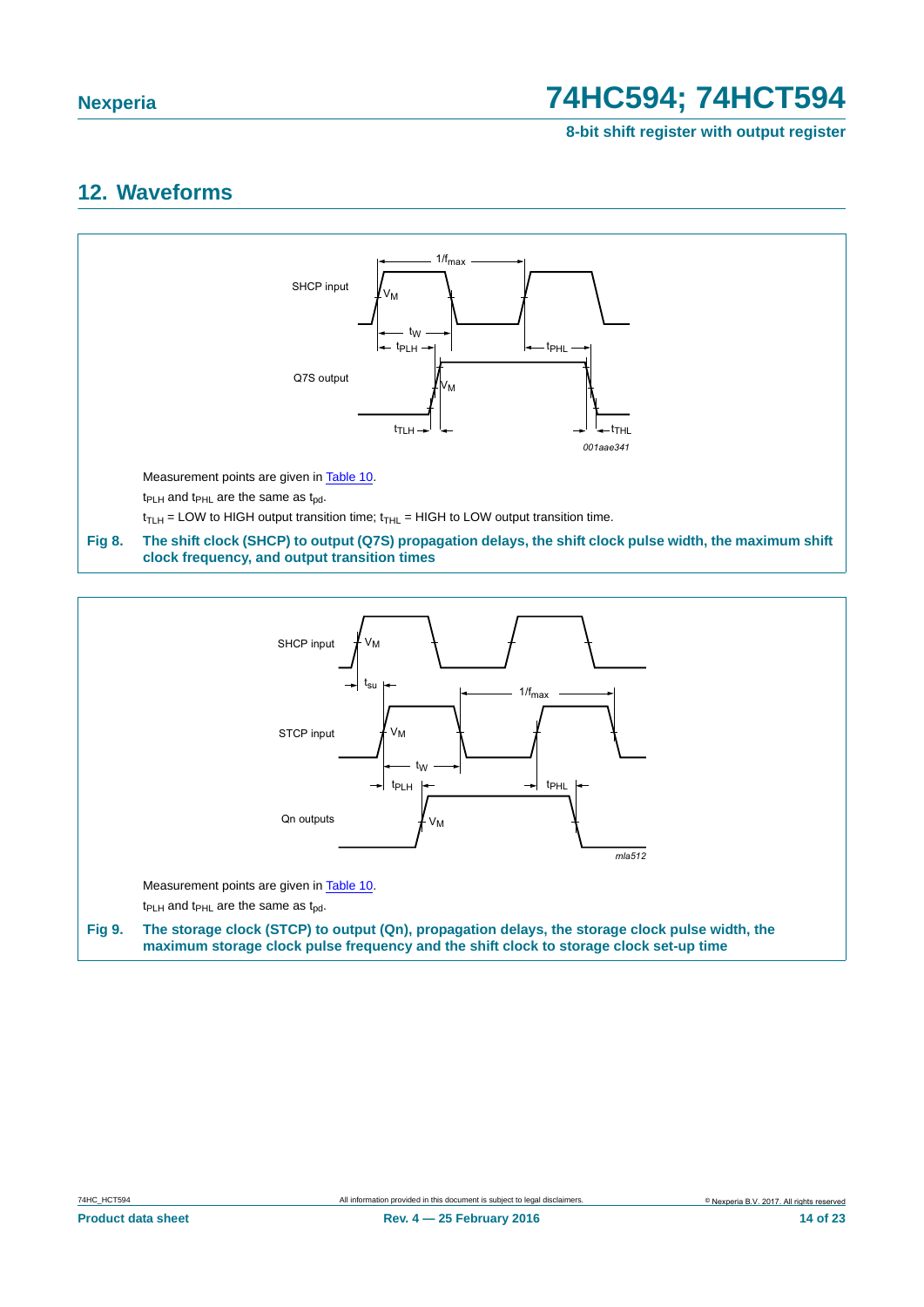**8-bit shift register with output register**



<span id="page-14-1"></span><span id="page-14-0"></span>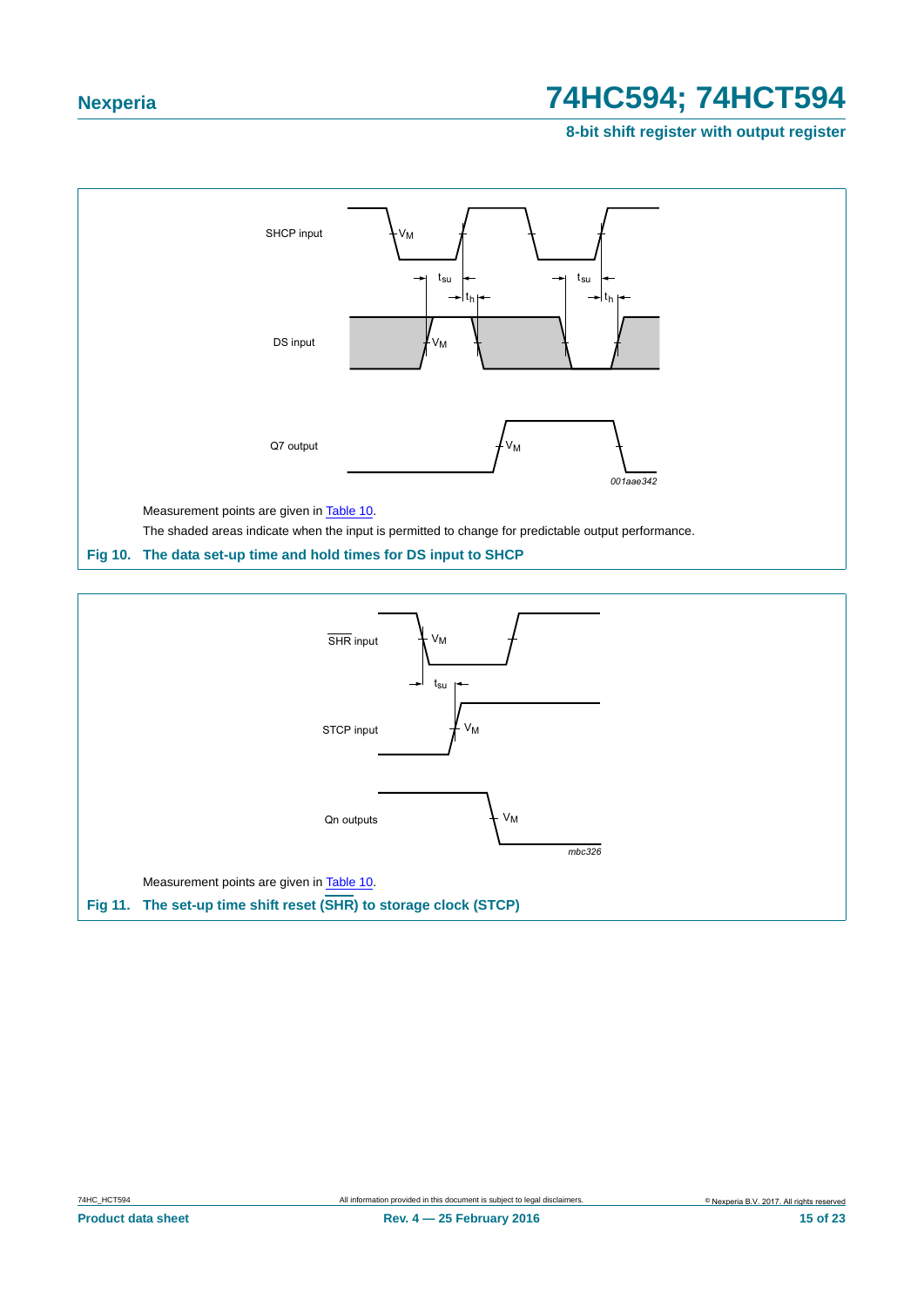**8-bit shift register with output register**



<span id="page-15-0"></span>**shift clock (SHCP) recovery time**



#### <span id="page-15-2"></span><span id="page-15-1"></span>**Table 10. Measurement points**

| Type     | Input               | <b>Output</b>       |  |
|----------|---------------------|---------------------|--|
|          | $V_M$               | $V_{M}$             |  |
| 74HC594  | $0.5 \times V_{CC}$ | $0.5 \times V_{CC}$ |  |
| 74HCT594 | 1.3V                | 1.3V                |  |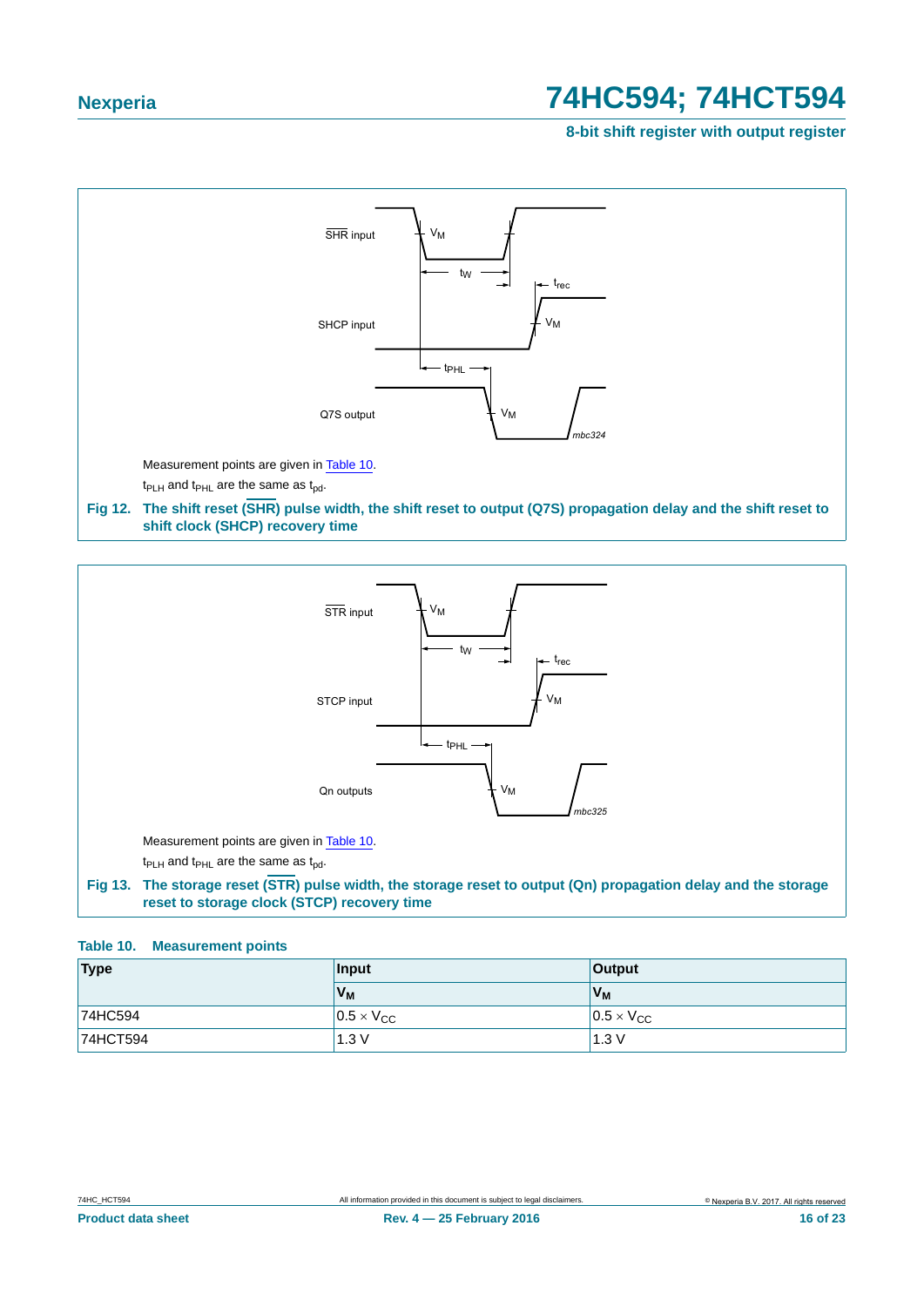### **8-bit shift register with output register**



#### <span id="page-16-1"></span><span id="page-16-0"></span>**Table 11. Test data**

| <b>Type</b> | ∣Input∶  |            | Load          |                           | S1 position       |                                     |                                     |  |
|-------------|----------|------------|---------------|---------------------------|-------------------|-------------------------------------|-------------------------------------|--|
|             |          | $t_r, t_f$ | ั∪∟           | $\mathbf{R}_{\mathsf{L}}$ | <b>TPHL, TPLH</b> | t <sub>PZH</sub> , t <sub>PHZ</sub> | t <sub>PZL</sub> , t <sub>PLZ</sub> |  |
| 74HC594     | $V_{CC}$ | 6 ns       | 15 pF, 50 pF  | $k\Omega$                 | open              | <b>GND</b>                          | V <sub>cc</sub>                     |  |
| 74HCT594    | 3V       | 6 ns       | '15 pF, 50 pF | $k\Omega$                 | open              | <b>GND</b>                          | V <sub>cc</sub>                     |  |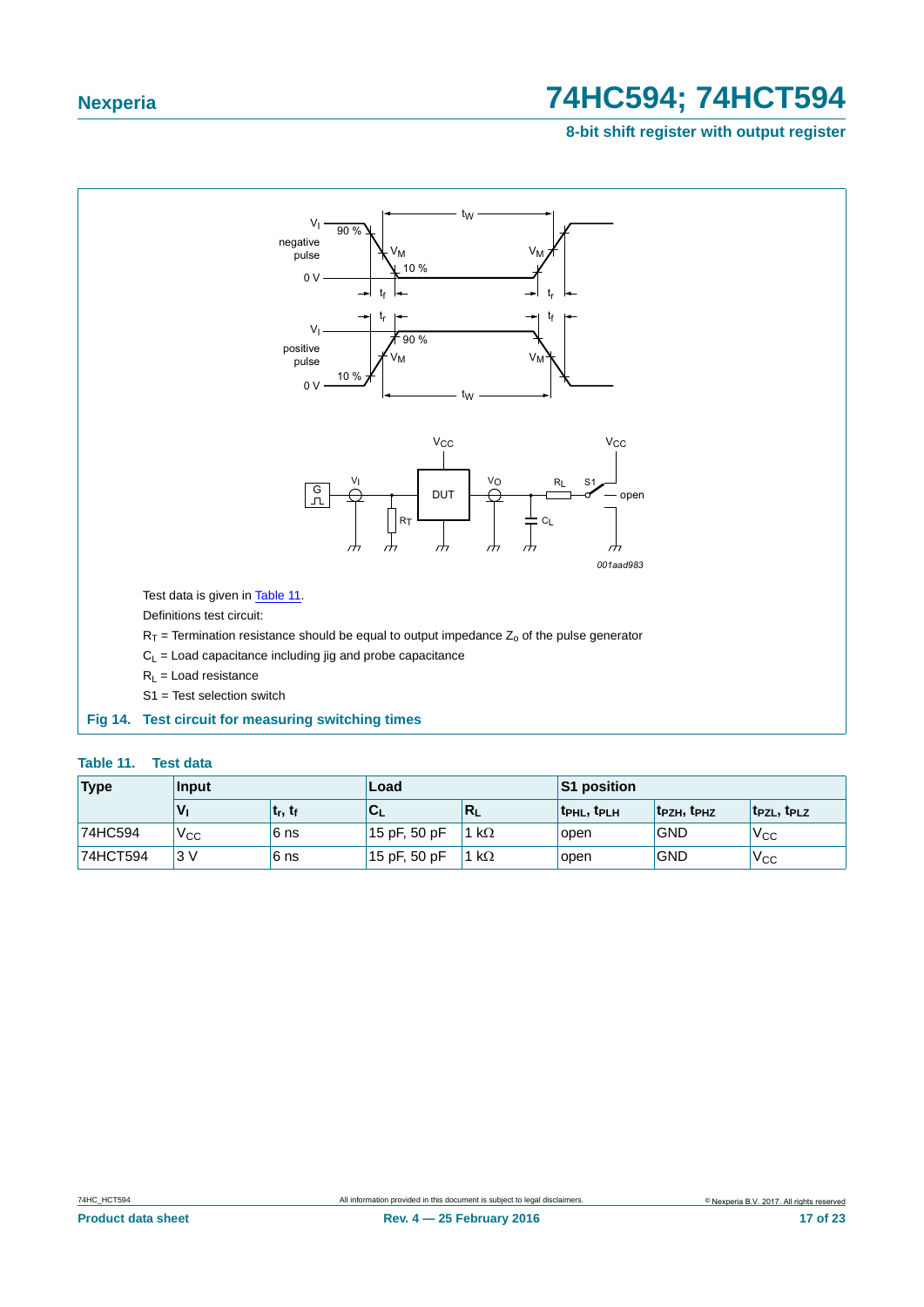**8-bit shift register with output register**

### <span id="page-17-0"></span>**13. Package outline**



#### **Fig 15. Package outline SOT109-1 (SO16)**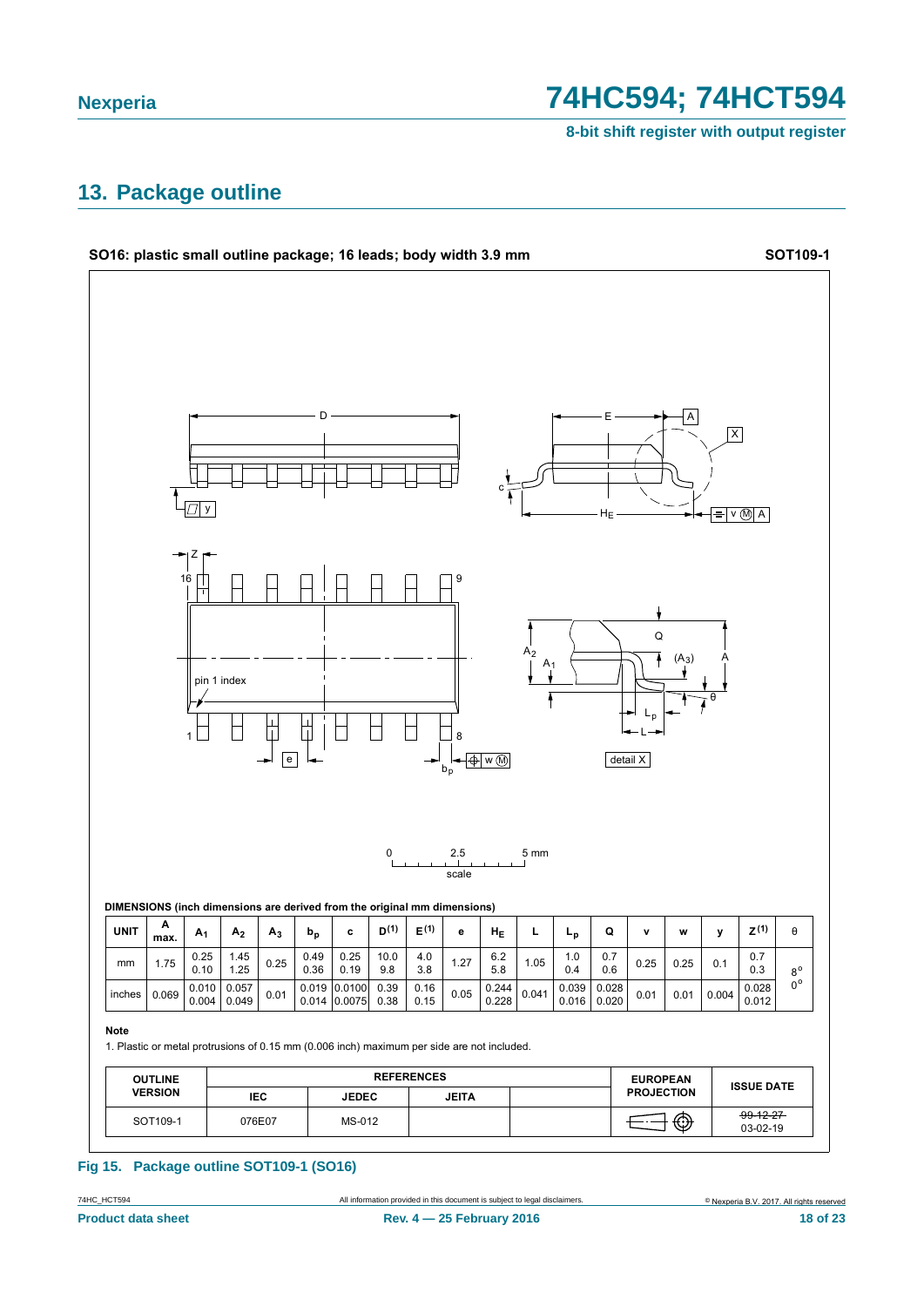**8-bit shift register with output register**



#### **Fig 16. Package outline SOT338-1 (SSOP16)**

74HC\_HCT594 All information provided in this document is subject to legal disclaimers.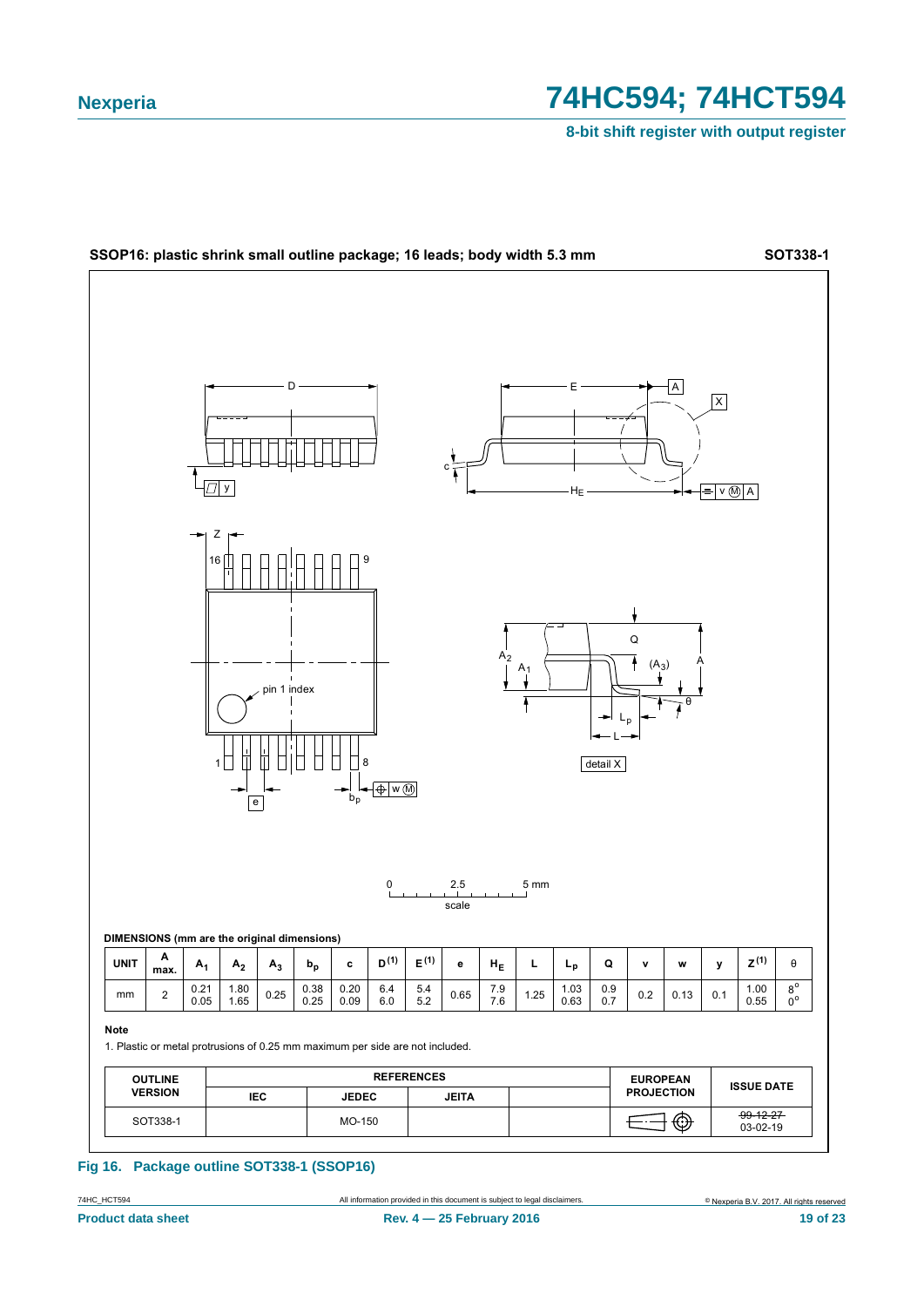**8-bit shift register with output register**

## <span id="page-19-0"></span>**14. Abbreviations**

| <b>Table 12. Abbreviations</b> |                                                |
|--------------------------------|------------------------------------------------|
| Acronym                        | <b>Description</b>                             |
| <b>CMOS</b>                    | Complementary Metal Oxide Semiconductor        |
| <b>DUT</b>                     | Device Under Test                              |
| <b>ESD</b>                     | ElectroStatic Discharge                        |
| <b>HBM</b>                     | Human Body Model                               |
| <b>LSTTL</b>                   | Low-Power Schottky Transistor-Transistor Logic |
| <b>MM</b>                      | Machine Model                                  |
| <b>TTL</b>                     | Transistor-Transistor Logic                    |

## <span id="page-19-1"></span>**15. Revision history**

#### **Table 13. Revision history**

| Document ID         | Release date                                                                                                           | Data sheet status                                      | <b>Change notice</b> | <b>Supersedes</b>   |  |
|---------------------|------------------------------------------------------------------------------------------------------------------------|--------------------------------------------------------|----------------------|---------------------|--|
| 74HC_HCT594 v.4     | 20160225                                                                                                               | Product data sheet                                     |                      | 74HC HCT594 v.3     |  |
| Modifications:      |                                                                                                                        | Type numbers 74HC594N and 74HCT594N (SOT38-4) removed. |                      |                     |  |
| 74HC_HCT594 v.3     | 20061220                                                                                                               | Product data sheet                                     |                      | 74HC HCT594 CNV v.2 |  |
| Modifications:      | The format of this data sheet has been redesigned to comply with the new identity<br>guidelines of NXP Semiconductors. |                                                        |                      |                     |  |
|                     | Legal texts have been adapted to the new company name where appropriate.                                               |                                                        |                      |                     |  |
|                     | Table 1 "Ordering information" updated.                                                                                |                                                        |                      |                     |  |
| 74HC HCT594 CNV v.2 | 19970908                                                                                                               | Product specification                                  |                      | 74HC HCT594 CNV v.1 |  |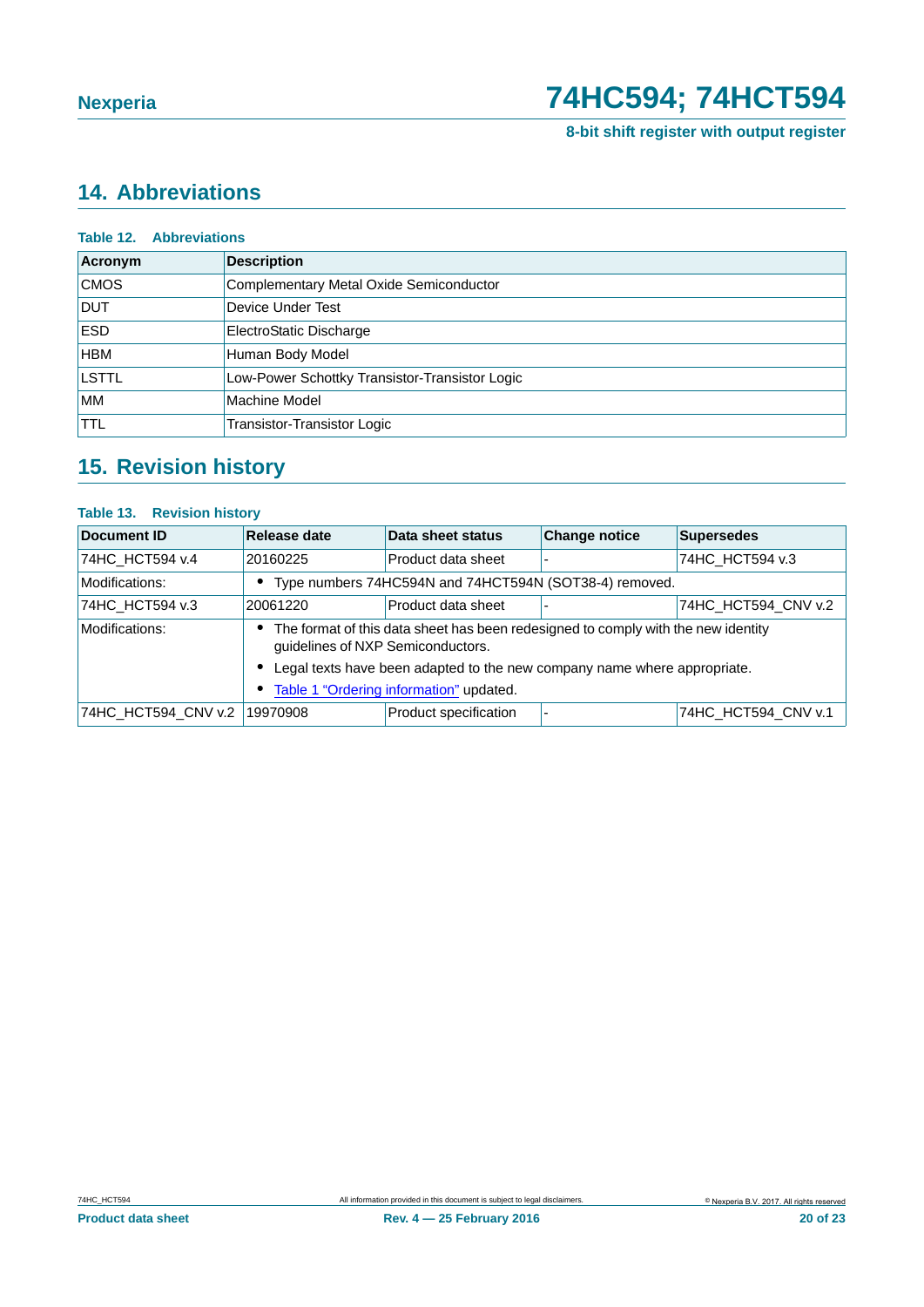**8-bit shift register with output register**

### <span id="page-20-3"></span>**16. Legal information**

### <span id="page-20-4"></span>**16.1 Data sheet status**

| Document status[1][2]          | <b>Product status</b> <sup>[3]</sup> | <b>Definition</b>                                                                     |
|--------------------------------|--------------------------------------|---------------------------------------------------------------------------------------|
| Objective [short] data sheet   | Development                          | This document contains data from the objective specification for product development. |
| Preliminary [short] data sheet | Qualification                        | This document contains data from the preliminary specification.                       |
| Product [short] data sheet     | Production                           | This document contains the product specification.                                     |

<span id="page-20-0"></span>[1] Please consult the most recently issued document before initiating or completing a design.

<span id="page-20-1"></span>[2] The term 'short data sheet' is explained in section "Definitions".

<span id="page-20-2"></span>[3] The product status of device(s) described in this document may have changed since this document was published and may differ in case of multiple devices. The latest product status<br>information is available on the Intern

### <span id="page-20-5"></span>**16.2 Definitions**

**Draft —** The document is a draft version only. The content is still under internal review and subject to formal approval, which may result in modifications or additions. Nexperia does not give any

representations or warranties as to the accuracy or completeness of information included herein and shall have no liability for the consequences of use of such information.

**Short data sheet —** A short data sheet is an extract from a full data sheet with the same product type number(s) and title. A short data sheet is intended for quick reference only and should not be relied upon to contain detailed and full information. For detailed and full information see the relevant full data sheet, which is available on request via the local Nexperia sales office. In case of any inconsistency or conflict with the short data sheet, the full data sheet shall prevail.

**Product specification —** The information and data provided in a Product data sheet shall define the specification of the product as agreed between Nexperia and its customer, unless Nexperia and

customer have explicitly agreed otherwise in writing. In no event however, shall an agreement be valid in which the Nexperia product is deemed to offer functions and qualities beyond those described in the Product data sheet.

### <span id="page-20-6"></span>**16.3 Disclaimers**

**Limited warranty and liability —** Information in this document is believed to be accurate and reliable. However, Nexperia does not give any representations or warranties, expressed or implied, as to the accuracy or completeness of such information and shall have no liability for the consequences of use of such information. Nexperia takes no responsibility for the content in this document if provided by an information source outside of Nexperia.

In no event shall Nexperia be liable for any indirect, incidental, punitive, special or consequential damages (including - without limitation - lost profits, lost savings, business interruption, costs related to the removal or replacement of any products or rework charges) whether or not such damages are based on tort (including negligence), warranty, breach of contract or any other legal theory.

Notwithstanding any damages that customer might incur for any reason whatsoever, Nexperia's aggregate and cumulative liability towards customer for the products described herein shall be limited in accordance with the *Terms and conditions of commercial sale* of Nexperia.

**Right to make changes —** Nexperia reserves the right to make changes to information published in this document, including without limitation specifications and product descriptions, at any time and without notice. This document supersedes and replaces all information supplied prior to the publication hereof.

**Suitability for use - Nexperia products are not designed** authorized or warranted to be suitable for use in life support, life-critical or safety-critical systems or equipment, nor in applications where failure or malfunction of a Nexperia product can reasonably be expected to result in personal injury, death or severe property or environmental damage. Nexperia and its suppliers accept no liability for inclusion and/or use of Nexperia products in such equipment or applications and therefore such inclusion and/or use is at the customer's own risk.

**Applications —** Applications that are described herein for any of these products are for illustrative purposes only. Nexperia makes no representation or warranty that such applications will be suitable for the specified use without further testing or modification.

Customers are responsible for the design and operation of their applications and products using Nexperia products, and Nexperia accepts no liability for any assistance with applications or customer product design. It is customer's sole responsibility to determine whether the Nexperia product is suitable and fit for the customer's applications and products planned, as well as for the planned application and use of customer's third party customer(s). Customers should provide appropriate design and operating safeguards to minimize the risks associated with their applications and products.

Nexperia does not accept any liability related to any default, damage, costs or problem which is based on any weakness or default in the customer's applications or products, or the application or use by customer's third party customer(s). Customer is responsible for doing all necessary testing for the customer's applications and products using Nexperia products in order to avoid a default of the applications and the products or of the application or use by customer's third party customer(s). Nexperia does not accept any liability in this respect.

**Limiting values —** Stress above one or more limiting values (as defined in the Absolute Maximum Ratings System of IEC 60134) will cause permanent damage to the device. Limiting values are stress ratings only and (proper) operation of the device at these or any other conditions above those given in the Recommended operating conditions section (if present) or the Characteristics sections of this document is not warranted. Constant or repeated exposure to limiting values will permanently and irreversibly affect the quality and reliability of the device.

**Terms and conditions of commercial sale —** Nexperia

products are sold subject to the general terms and conditions of commercial sale, as published at [http://www.nexperia.com/profile/te](http://www.nexperia.com/profile/terms)rms, unless otherwise agreed in a valid written individual agreement. In case an individual agreement is concluded only the terms and conditions of the respective agreement shall apply. Nexperia hereby expressly objects to applying the customer's general terms and conditions with regard to the purchase of Nexperia products by customer.

**No offer to sell or license —** Nothing in this document may be interpreted or construed as an offer to sell products that is open for acceptance or the grant, conveyance or implication of any license under any copyrights, patents or other industrial or intellectual property rights.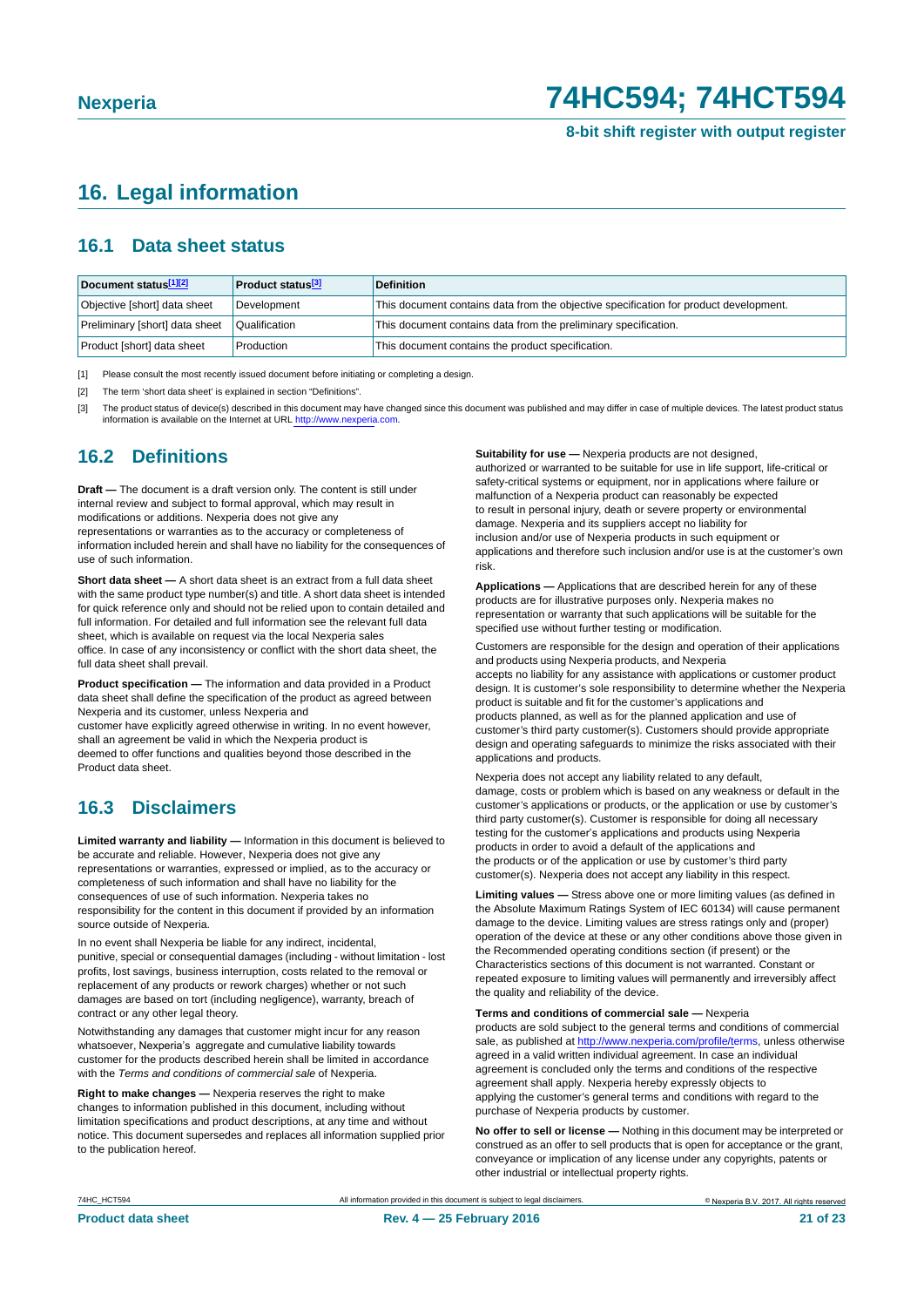#### **8-bit shift register with output register**

**Export control —** This document as well as the item(s) described herein may be subject to export control regulations. Export might require a prior authorization from competent authorities.

**Non-automotive qualified products —** Unless this data sheet expressly states that this specific Nexperia product is automotive qualified, the product is not suitable for automotive use. It is neither qualified nor tested in accordance with automotive testing or application requirements. Nexperia accepts no liability for inclusion and/or use of

non-automotive qualified products in automotive equipment or applications.

In the event that customer uses the product for design-in and use in automotive applications to automotive specifications and standards, customer (a) shall use the product without Nexperia's warranty of the

product for such automotive applications, use and specifications, and (b) whenever customer uses the product for automotive applications beyond Nexperia's specifications such use shall be solely at customer's own risk, and (c) customer fully indemnifies Nexperia for any liability, damages or failed product claims resulting from customer design and use of the product for automotive applications beyond Nexperia's standard warranty and Nexperia's product specifications.

**Translations —** A non-English (translated) version of a document is for reference only. The English version shall prevail in case of any discrepancy between the translated and English versions.

#### <span id="page-21-0"></span>**16.4 Trademarks**

Notice: All referenced brands, product names, service names and trademarks are the property of their respective owners.

### <span id="page-21-1"></span>**17. Contact information**

For more information, please visit: **http://www.nexperia.com**

For sales office addresses, please send an email to: **salesaddresses@nexperia.com**